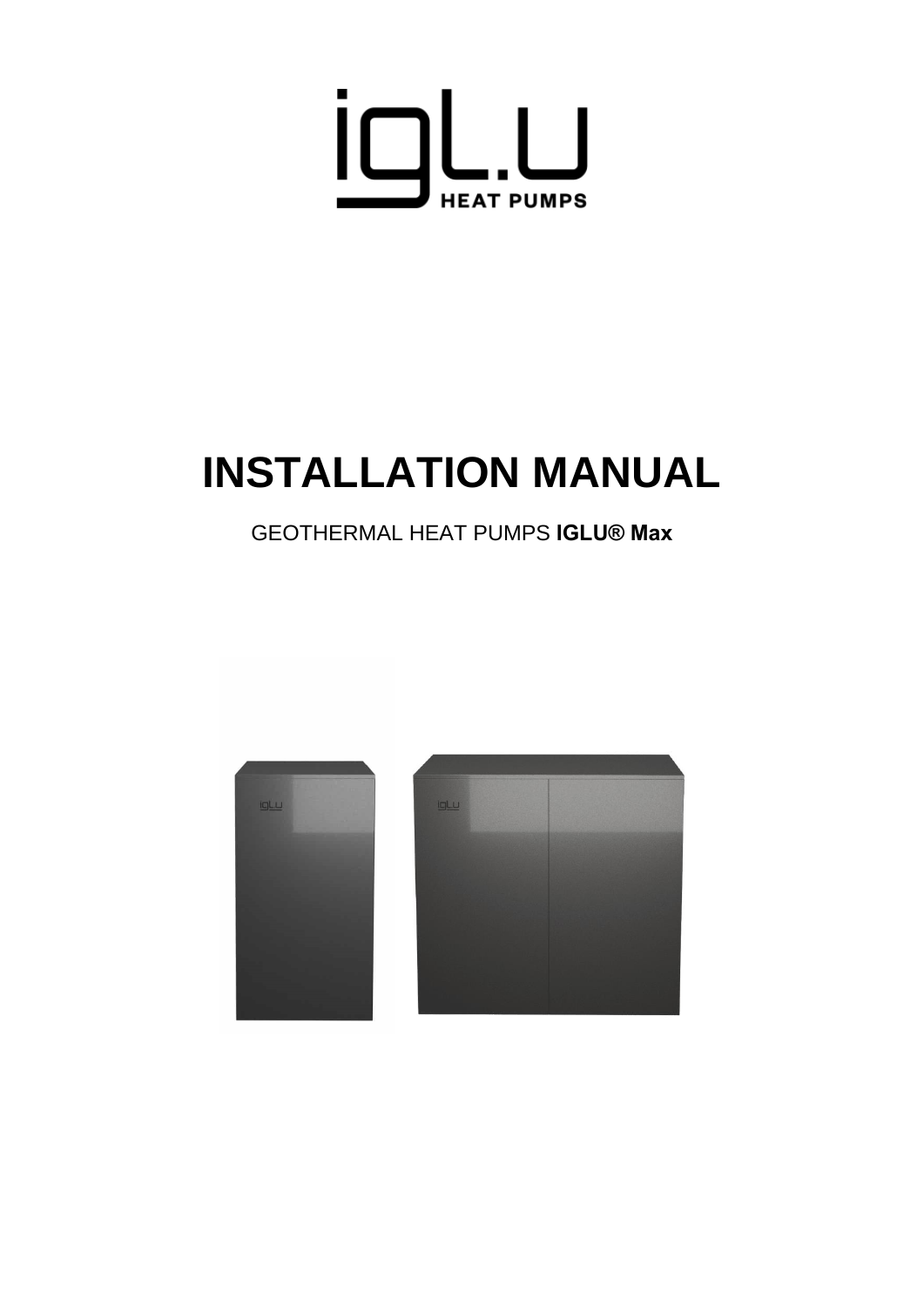# **TABLE OF CONTENTS**

| SCHEMATIC DIAGRAM OF CASCADE CONTROL INSTALLATION OF HEAT PUMP21 |  |
|------------------------------------------------------------------|--|
|                                                                  |  |
|                                                                  |  |
|                                                                  |  |
| HEATING SYSTEM WITH PASSIVE COOLING AND BUFFER CAPACITY  25      |  |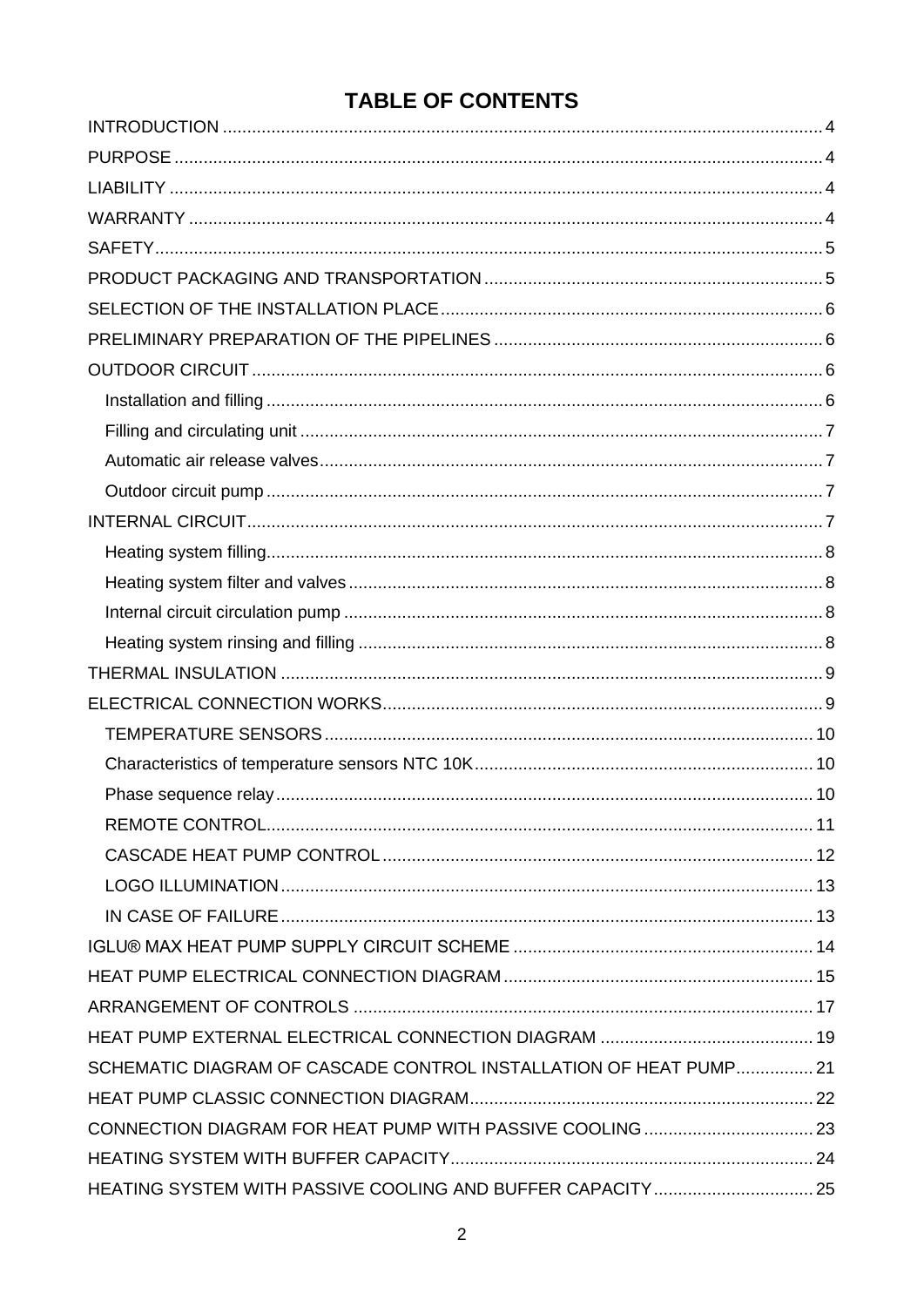| Dimensions of IGLU® Max 24, IGLU® Max 36 and IGLU® Max 45 heat pumps and connection           |
|-----------------------------------------------------------------------------------------------|
| Design dimensions for installation of heat pumps IGLU® Max 24, IGLU® Max 36 and IGLU® Max     |
| Design dimensions for installation of heat pumps IGLU® Max 24, IGLU® Max 36 and IGLU® Max     |
|                                                                                               |
| Dimensions of IGLU® Max 70 and IGLU® Max 90 heat pumps and connection nozzles  31             |
| Design dimensions for installation of heat pumps IGLU® Max 70 and IGLU® Max 90 from the front |
| Design dimensions for installation of heat pumps IGLU® Max 70 and IGLU® Max 90 from the top   |
|                                                                                               |
| Dimensions of IGLU® Max 120, IGLU® Max 150, IGLU® Max 180 and IGLU® Max 240 heat              |
| Design dimensions for installation of heat pumps IGLU® Max 120, IGLU® Max 150, IGLU® Max      |
| Design dimensions for installation of heat pumps IGLU® Max 120, IGLU® Max 150, IGLU® Max      |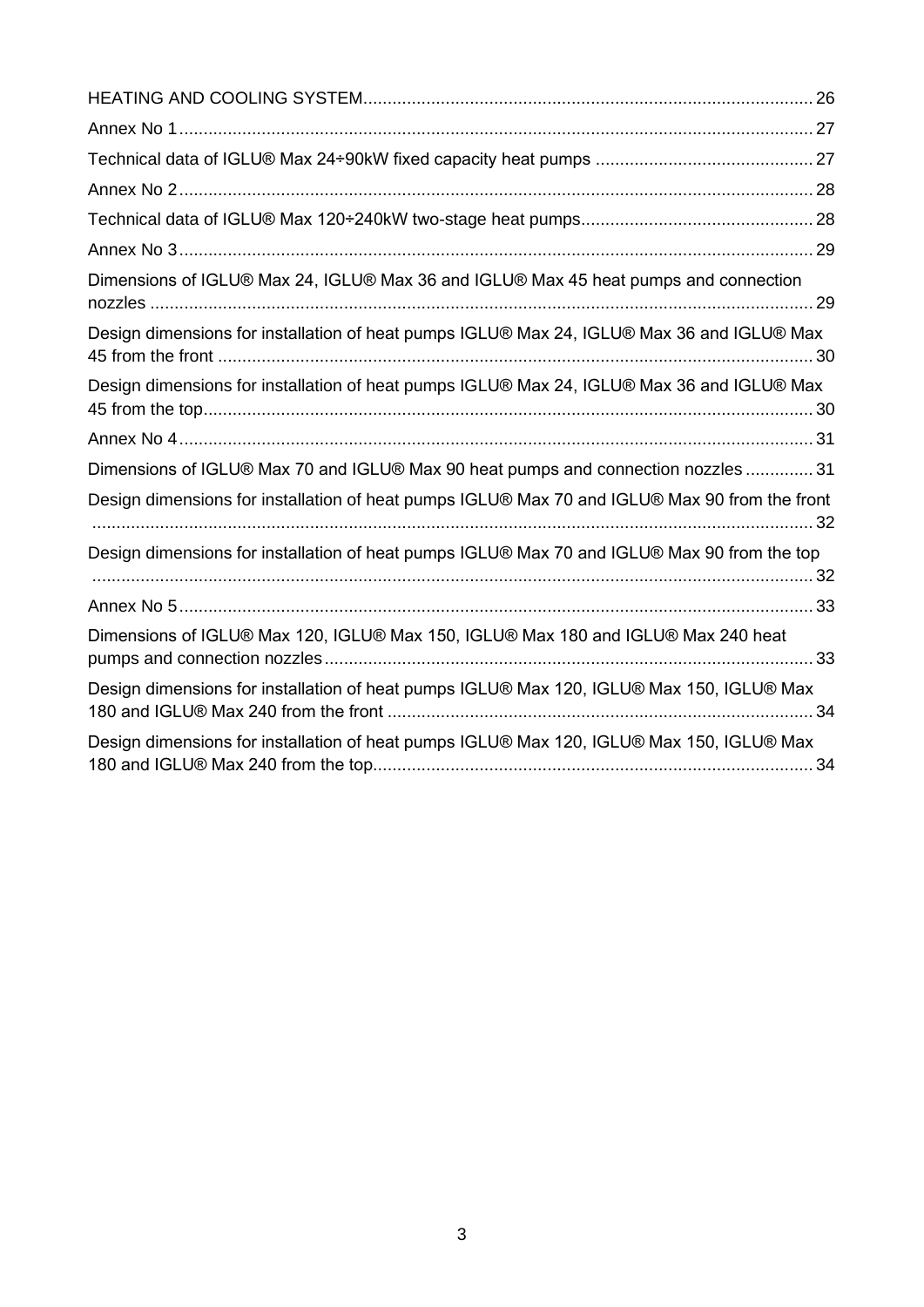# **INTRODUCTION**

<span id="page-3-0"></span>This installation manual provides information on the installation of the IGLU® Max geothermal heat pump. It is an integral part of the product and must be easily accessible to the installer. The manual must be available throughout the life of the device. In the event of a change in the owners of the device, the manual must be passed on to the new owners or users.

Read the instructions before installing the heat pump. Follow all instructions as specified by the manufacturer.

If you have any questions, please contact the company that performs installation of heat pumps or your local manufacturer's representative.

This installation manual is intended for several types of devices. You must always follow the instructions and parameters that apply to the respective type of equipment.

# **PURPOSE**

<span id="page-3-1"></span>The manual is intended only for persons who install the devices. Treat all constituents responsibly.

The heat pump may only be used for its intended purpose, which means:

- **•** heating;
- **•** domestic hot water preparation;
- **•** cooling.

The device can only be operated according to its technical parameters.

#### **LIABILITY**

<span id="page-3-2"></span>The manufacturer shall not be liable for damage caused by improper use or installation of the heat pump. The manufacturer's liability shall also not apply:

• if work has been performed that differs from the specifications in these instructions;

• if work has been carried out on the equipment which is not described in this manual or which has not been approved in writing by the manufacturer;

• if the equipment or its components have been modified, altered or removed without a written consent of the manufacturer.

#### **WARRANTY**

<span id="page-3-3"></span> The product has a 24-month warranty upon submission of the purchase documents. The product warranty is extended up to 60 months, under the following mandatory conditions:

• this costs an additional 5% of the pump price valid at the time of purchase (payable immediately at the time of ordering);

• it is mandatory to connect the pump to the manufacturer's server for remote monitoring.

Warranty and post-warranty provisions are available in the purchase documents.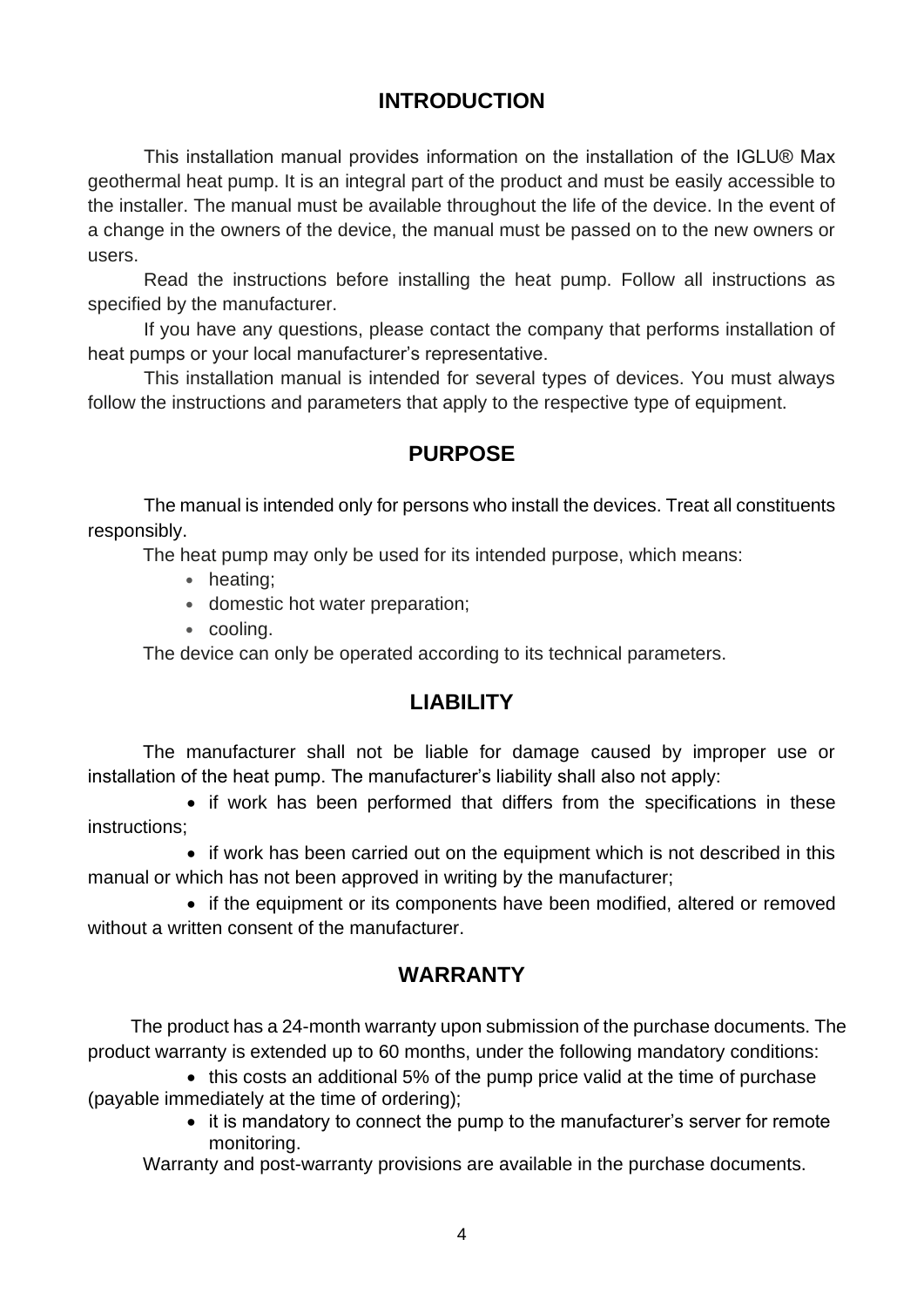# **SAFETY**

<span id="page-4-0"></span>The device is safe to use as intended. The construction and design of the device comply with all safety regulations. Prior to starting work, any person involved must read and understand these instructions. This also applies if the person concerned has already worked on such or similar equipment or has been trained by the manufacturer. Any person carrying out installation work must meet the health and safety requirements that apply everywhere. This is especially true when using personal protective equipment.



#### **DANGER!**

Danger of fatal injuries due to electric shock! The electrical connection may only be installed by a qualified electrician. Prior to opening the device, disconnect the system from the power supply and prevent it from being switched on again!



#### **WARNING!**

The installation and repair work on the device and its components may only be carried out by qualified specialists (heating, refrigeration, coolant technicians and electricians).



#### **WARNING!**

Observe the safety signs on and inside the device.



# **WARNING!**

The unit contains coolant!

If the coolant leaks, it poses risk to people and the environment, therefore, you must:

- **–** turn off the system immediately;
- **–** make sure the installation room is well ventilated;
- **–** inform the manufacturer's customer service.

#### Ţ **ATTENTION!**

For safety reasons, never disconnect the device from the power supply unless the device is open.

Do not use pure water in the outdoor circuit.

# **PRODUCT PACKAGING AND TRANSPORTATION**

<span id="page-4-1"></span>After purchasing a heat pump:

• inspect the delivered product for external packaging damage during delivery;

• if you notice any damage or defects, inform the company that sold the device immediately and file a claim.

**The heat pump may only be transported and stored in an upright position.** The device can only be temporarily tilted, not laid down. The device can be stored at a temperature no lower than  $10^{\circ}$ C.

Lifting devices, i.e., belt and crossbeams shall be provided by the customer.

The load capacity of each belt and crossbeam must be at least equal to the transport weight (*see, Annex No 1, Annex No 2*).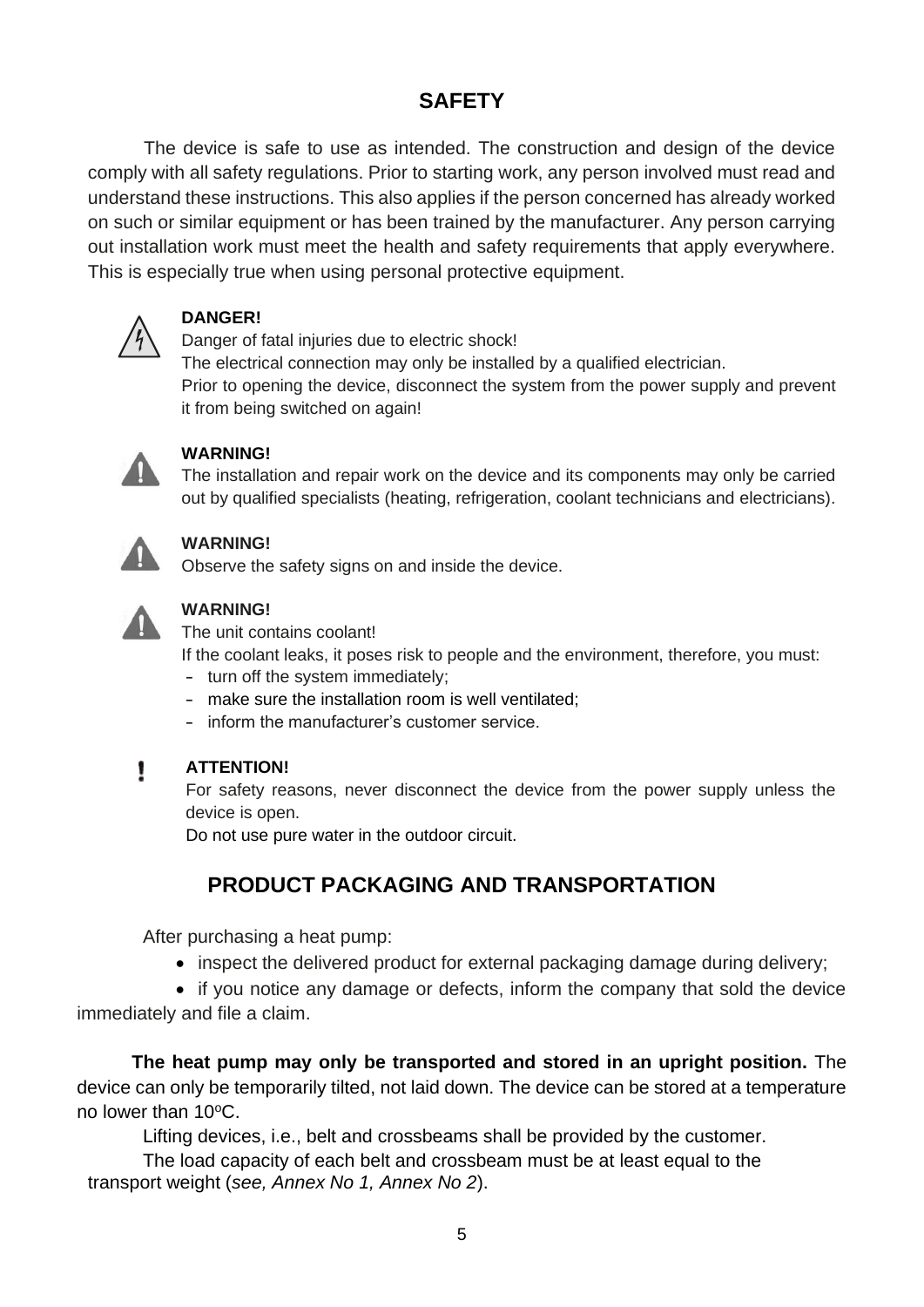# **SELECTION OF THE INSTALLATION PLACE**

<span id="page-5-0"></span>• Prior to choosing the place of installation of the heat pump, mind that the heat pump produces a certain level of noise (*see, Annex No 1, Annex No 2*).

• The device must be mounted on a flat and stationary surface with a permissible load of at least 700 kg/m<sup>2</sup>. Minor surface irregularities can be compensated by adjusting the feet of the device.

• The ambient temperature near the heat pump must be between 10°C and 35°C, and the relative humidity must not exceed 80%.

• There must be no aggressive chemicals in the environment.

• The heat pump should not be installed close to walls; the front of the unit should always be accessible (*see, Annex No 3, Annex No 4, Annex No 5*).

• A drainage system must be provided in the room where the unit is installed. In this case, in the event of a leak, the escaping water will be able to drain.

<span id="page-5-1"></span>• Do not use extra platforms.

#### **PRELIMINARY PREPARATION OF THE PIPELINES**

The connecting pipes for the outdoor circuit, the heating circuit and, if provided, the hot water circuit must be laid up to the intended location of installation of the heat pump. When connecting a heat pump to a pipeline with a heat output of 70 kW or more, a flange anti-vibration connection or a flexible hose is required. A corrosion-resistant connection is required for the outdoor circuit. It is also recommended to choose a corrosion-resistant connection for the internal circuit. Install an expansion vessel, safety valves, coarse suction filters and pressure gauges for the outdoor and heating circuit, and boiler. The circuits must have a provided filling point.

Flange anti-vibration connection Connection with flexible hose







#### **OUTDOOR CIRCUIT Installation and filling**

<span id="page-5-3"></span><span id="page-5-2"></span>The outdoor circuit can be vertical (geothermal wells) or horizontal. The horizontal circuit must be installed below the freezing zone, depending on the ground of the area. Fill the outdoor circuit with glycol, which ensures that it does not freeze in temperatures up to -15<sup>o</sup>C. **Do not use the salt-based solution.** The following fluids are approved for the outdoor circuit:

- **•** monoethylene glycol;
- **•** propylene glycol.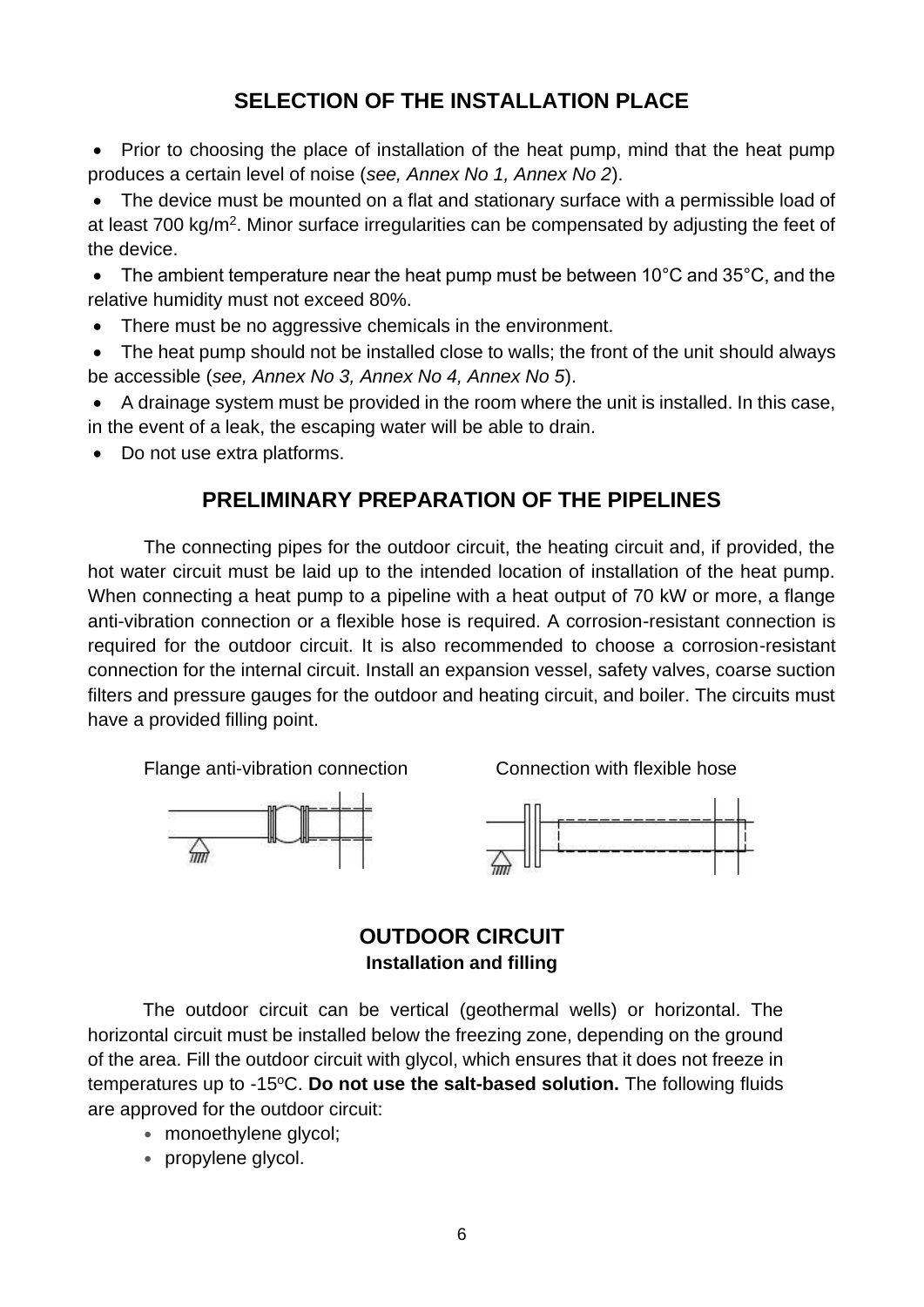It is recommended to use a mixture of water and monoethylene glycol concentrate in a ratio of 3:1.

The applicable rules and regulations must be observed when installing and filling the outdoor circuit. There must be no stones or sharp objects in the ground where the outdoor circuit is installed that could damage the pipes. Prior to filling the system, make sure that the system is tightly sealed.

When installing the outdoor circuit, it is necessary to protect the pipes from penetration of dirt or gravel. If the system is dirty, the heat pump may become clogged and individual components of the device may be damaged or corrupted.

#### **Filling and circulating unit**

<span id="page-6-0"></span>In order to be able to replenish the circuit when the system pressure drops, and to perform the external and glycol mixing procedure, the outdoor system replenishment device must be installed next to the inlet of the circuit. This filling unit is not included in the heat pump package.

#### **Automatic air release valves**

<span id="page-6-1"></span>In order to ensure that no air clogs occur in the outdoor circuit system and that the heat pump does not signal an alarm as a result, it is necessary to install automatic air release valves on the outdoor circuit. The air release valves must be installed at the highest points of the circuit.

#### **Outdoor circuit pump**

<span id="page-6-2"></span>The outdoor circuit pump is not supplied with the heat pump. The pump is selected for the outdoor circuit according to the technical requirements (*see, Annex No 1 and Annex No 2*). The circulation pump is controlled by the central processor while maintaining the flow. The control system controls the operation of the circulation pumps and a warning is received in the event of a deviation.

# **INTERNAL CIRCUIT**

<span id="page-6-3"></span>To avoid gas accumulation, it is not recommended not to use galvanised pipes in the systems.



#### **WARNING!**

The area of the domestic hot water tank heat exchanger must correspond to the capacity of the heat pump. The water capacity must be such that the heat output of the heat pump is transmitted as efficiently as possible.



#### **NOTE**

Integrate the hot water tank into the heat pump system to match the heating system scheme you have selected (*see, pages 24-28*).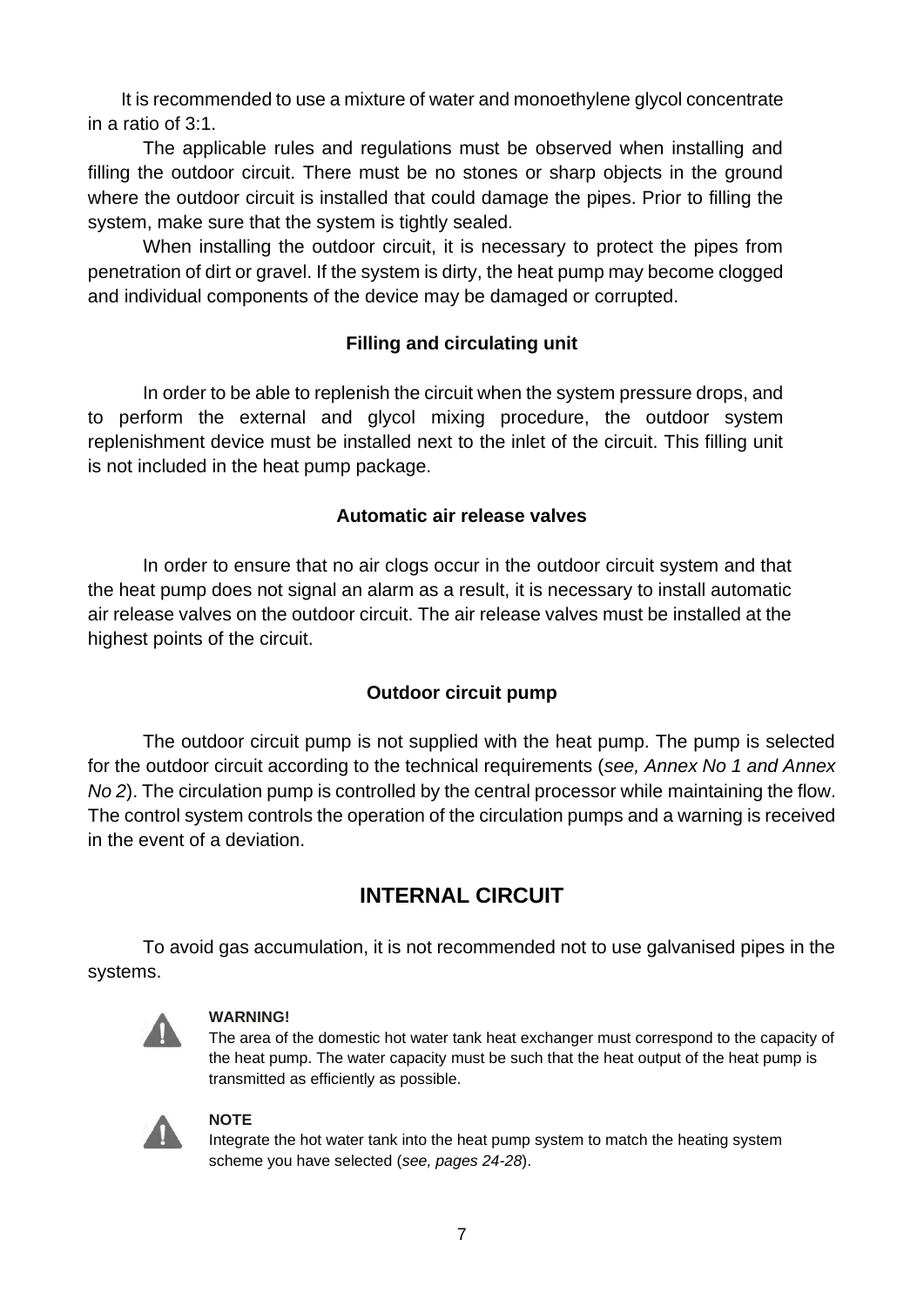#### **Heating system filling**

<span id="page-7-0"></span>Set the pressure of the heating circuit in the expansion vessel to 1.5 bar. Usually the replenishment of the heating circuit is stationary, pre-connected to the water inlet, in which case the replenishment takes place individually according to the system. If the filler in the heating circuit is not water, then the system is filled with the appropriate liquid. As an additional protection against freezing, in some cases the water in the heating system may be mixed with glycol, however, this concentration should not exceed 15%. In this case, the efficiency of the heat pump decreases.

#### **Flow through the heating system**

A bypass is required in the mixing circuit, if an adjustable circulation pump is used, which is controlled by differential pressure. Bypass is not included with the heat pump. If a buffer tank is installed in parallel with the heating system, no bypass is required.

#### **Heating system filter and valves**

<span id="page-7-1"></span>The heat pump does not include a filter and a safety valve. These components must be installed on the pre-prepared heating system return line. The safety valve shall be installed vertically.



#### **WARNING!**

Do not leave the safety valve closed.

#### **Internal circuit circulation pump**

<span id="page-7-2"></span>The internal circuit circulation pump is not supplied with the heat pump. The pump for the internal circuit is selected according to the technical requirements (see, Annex No 1). The circulation pump is controlled by the central processor while maintaining the flow. The control system controls the operation of the circulation pumps and a warning is received in the event of a deviation.

#### **Heating system rinsing and filling**

<span id="page-7-3"></span>The heat pump is an integral part of the heating system. Heat pump failures are usually caused by poor water quality in the heating system, or by presence of air in the system. The presence of air in the system produces corrosive products such as magnetite or sediment. Magnetite has an abrasive effect that is especially enhanced in pumps, valves, or eddy-flow components, such as a condenser. Prior to installing a heat pump in a heating system that needs to be filled or uses water that is not pure, auxiliary measures such as the installation of filters and automatic release valves must be taken. Filling the system with untreated potable water will inevitably cause limescale to form on the heat transfer surfaces. This can reduce the efficiency of the unit and increase electricity consumption (1 millimetre of limescale causes a 10% energy loss). In extreme cases, this can even damage the heat exchangers.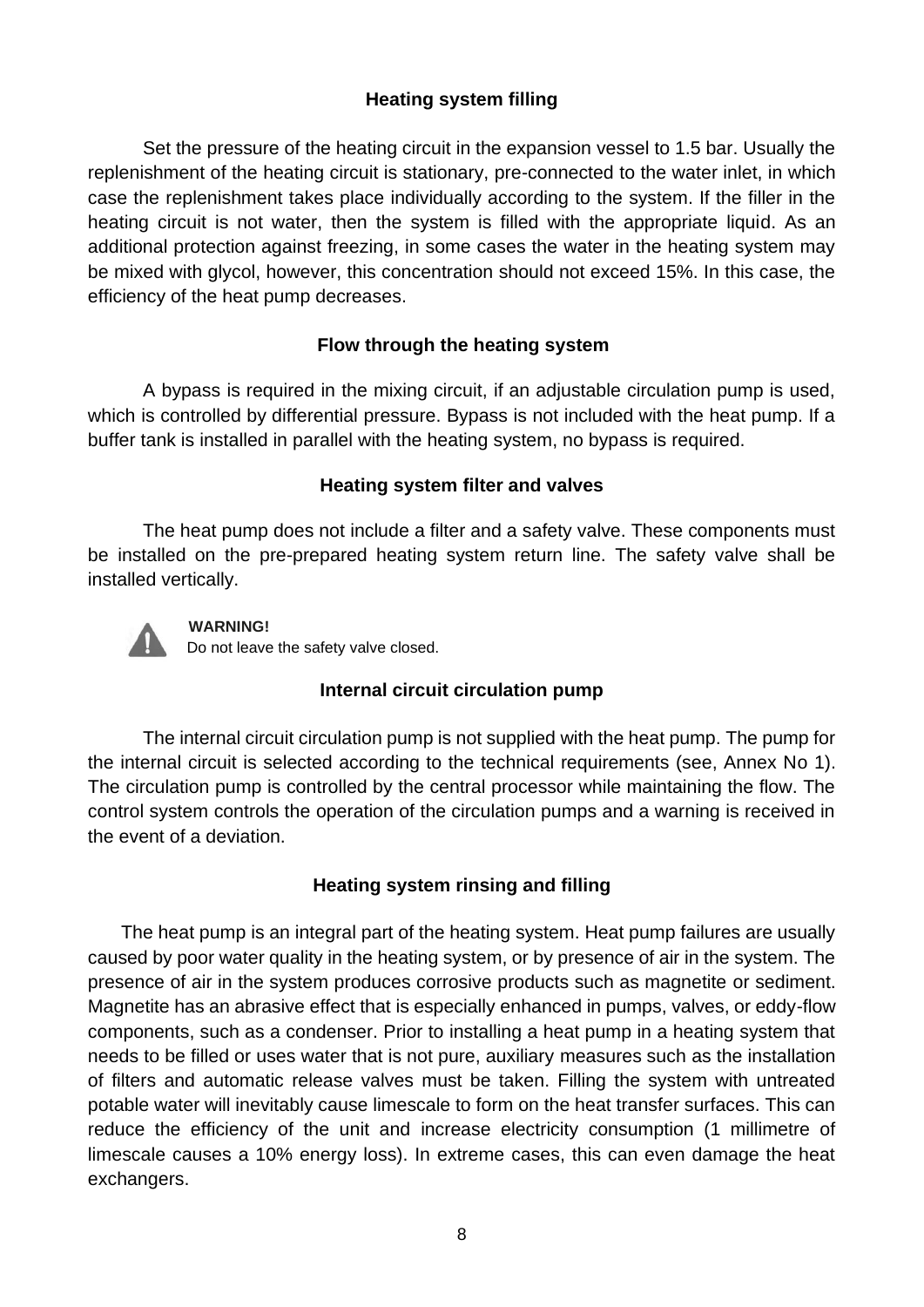Do not use water treatment additives in the heating system. Additives for adjusting the pH of water can be used. The recommended pH value of water is 7.5-9. The safest and most efficient operation of the system is achieved by using low-salt water.

When combining a heat pump with a boiler, it may be possible to fill the system with desalinated water to protect the boiler from corrosion. This reduces electrical conductivity and risk of corrosion.



#### **WARNING!**

Sediment in the piping can damage the heat pump. To prevent this, make sure to flush the pipes.

Damage to sediment and corrosion heating systems is low if:

- planning and start-up are carried out properly;
- the system is closed in terms of corrosion;
- pressure in the heating system is adequate;
- regular maintenance and prevention.

It is recommended that a system log be kept containing the relevant maintenance data.

Damage that may occur due to a malfunctioning system:

- component failures (e.g., pumps, valves);
- internal and external leaks (e.g., from heat exchangers);

• reduction in cross-section and flow blockage (e.g., limescale and corrosion can clog the heat exchanger, pipes and pump);

- faster wear;
- gas cushion formation (cavitation);

• adverse effects due to heat transfer (coatings, sedimentation) and associated noise (e.g., roaring, flow noise).

# **THERMAL INSULATION**

<span id="page-8-0"></span>All heat and cold conductive parts of the piping must be insulated with special means of thermal insulation in accordance with current standards. The main normative document, which defines the requirements for thermal insulation, is Order No 1-245 of the Minister of Energy of the Republic of Lithuania "ON THE APPROVAL OF RULES FOR INSTALLATION OF THERMAL INSULATION OF EQUIPMENT AND HEAT TRANSMISSION NETWORKS" of 20 September 2017.

# **ELECTRICAL CONNECTION WORKS**

<span id="page-8-1"></span>

#### **DANGER!**

Risk of electric shock! Always disconnect the device from the power supply prior to work on the electrical system parts.

- Remove the front shield of the heat pump by unscrewing the screws on the top of the device.
- Connect the power cable to the marked heat pump relay terminals 1, 3, 5, respectively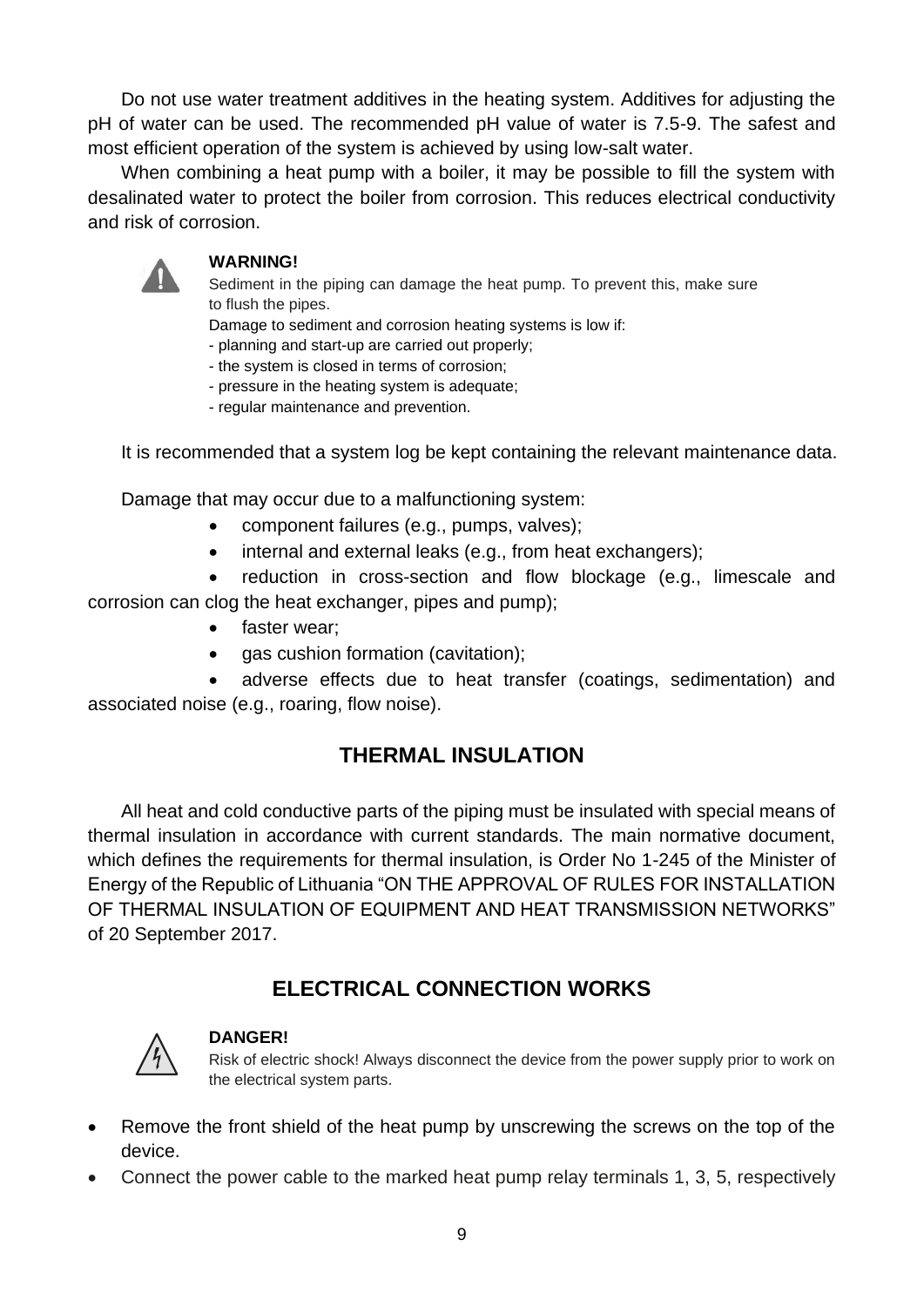<span id="page-9-0"></span>L1, L2, L3 and connect N and PE conductors to the marked electrical connection diagram contacts, respectively (*see, Section: "Heat pump electrical connection diagram"*).

# **TEMPERATURE SENSORS**

The temperature sensors are connected to the terminal blocks, which are shown in the layout diagram of the control elements (see, Section: "Heat pump electrical connection diagram"). A two-core  $0.5 \div 1$  mm<sup>2</sup> cable must be routed from the heat pump central control panel (if cascade control is implemented) to the outdoor temperature installation location.

It is recommended that the outdoor sensor be installed on the north side or in a place that is not exposed to direct sunlight.

In models without integrated water heater, a two-core  $0.5 \div 1.0$  mm<sup>2</sup> cable must be routed from the heat pump to the hot water tank.

<span id="page-9-1"></span> $\mathbb{R}$  Next: Heat pump electrical connection diagram.

| $T [^{\circ}C]$ | $R[\Omega]$ | <b>T</b> [°C] | $R[\Omega]$ | $T$ [°C] | R [Ω] |
|-----------------|-------------|---------------|-------------|----------|-------|
| $-30.0$         | 175203      | 50.0          | 3605        | 130.0    | 298   |
| $-25.0$         | 129289      | 55.0          | 2989        | 135.0    | 262   |
| $-20.0$         | 96360       | 60.0          | 2490        | 140.0    | 232   |
| $-15.0$         | 72502       | 65.0          | 2084        | 145.0    | 206   |
| $-10.0$         | 55047       | 70.0          | 1753        | 150.0    | 183   |
| $-5.0$          | 42158       | 75.0          | 1481        | 155.0    | 163   |
| 0.0             | 32555       | 80.0          | 1256        | 160.0    | 145   |
| 5.0             | 25339       | 85.0          | 1070        | 165.0    | 130   |
| 10.0            | 19873       | 90.0          | 915         | 170.0    | 117   |
| 15.0            | 15699       | 95.0          | 786         | 175.0    | 105   |
| 20.0            | 12488       | 100.0         | 677         | 180.0    | 95    |
| 25.0            | 10000       | 105.0         | 586         | 185.0    | 85    |
| 30.0            | 8059        | 110.0         | 508         | 190.0    | 77    |
| 35.0            | 6535        | 115.0         | 443         | 195.0    | 70    |
| 40.0            | 5330        | 120.0         | 387         | 200.0    | 64    |
| 45.0            | 4372        | 125.0         | 339         |          |       |

#### **Characteristics of temperature sensors NTC 10K**

#### **Phase sequence relay**

<span id="page-9-2"></span>The heat pump features a built-in phase sequence relay that ensures that the compressor is running in the correct phase sequence. The relay is equipped with PWR and OUT indicator lights. When the heat pump is switched on and the phases are in the correct sequence, the PWR display lights up yellow and OUT lights up green. When phases are in the incorrect sequence, the PWR display lights up yellow and OUT does not light up. In this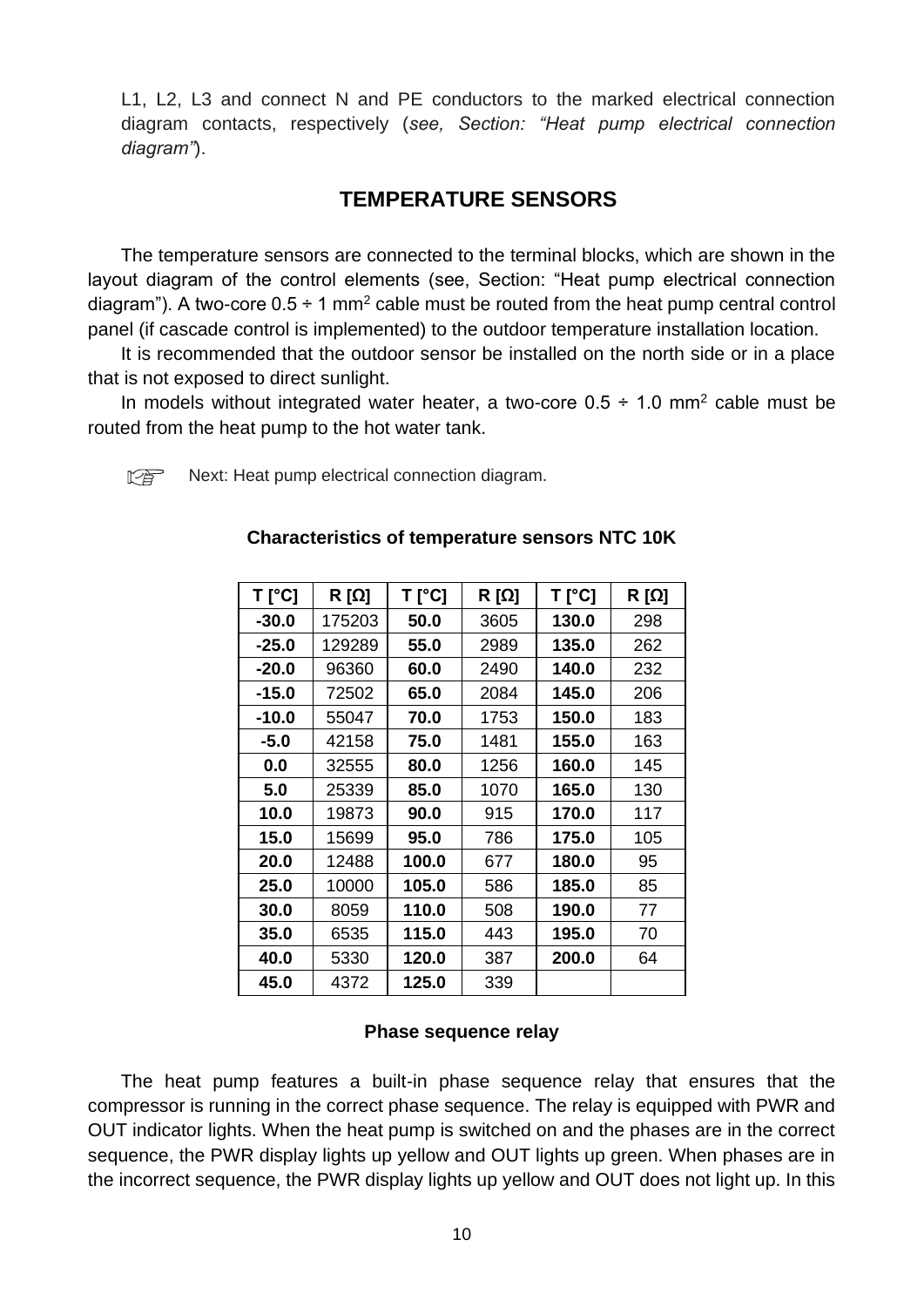case, reset the correct phase sequence so that the OUT indicator lights up in green colour.





#### **WARNING!**

Do not connect anything to unmarked terminals (unmarked terminals have a dark grey colour). The phase sequence relay also responds to voltage that is too low or too high. If the voltage is too low or too high, the compressor operation will stop. When the voltage is within tolerance again, the compressor operation is resumed.

# **REMOTE CONTROL**

<span id="page-10-0"></span>The IGLU® Max series heat pumps can be controlled using the Danfoss MCX electronic control unit with an intuitive user interface (the remote control is not supplied with the heat pump). It allows you to control the heat pump, change temperature settings and see emergency messages. The screen resolution of the control panel is 120x32 pixels.

Functions of Danfoss MCX control panel:

- set the operating mode;
- remove and view errors (alarms);
- perform heat pump inspection (heat pump operation indication, system operating parameters).



Several advantages of Danfoss MCX control panel:

- energy and money savings with intelligent capacity management (frequency converter);
- set the maximum capacity of the compressors using the frequency converter;
- use a smart winter/summer and ambient temperature balance convenient and energy efficient;
- possibility to connect and control solar collectors for domestic hot water preparation;
- user friendly.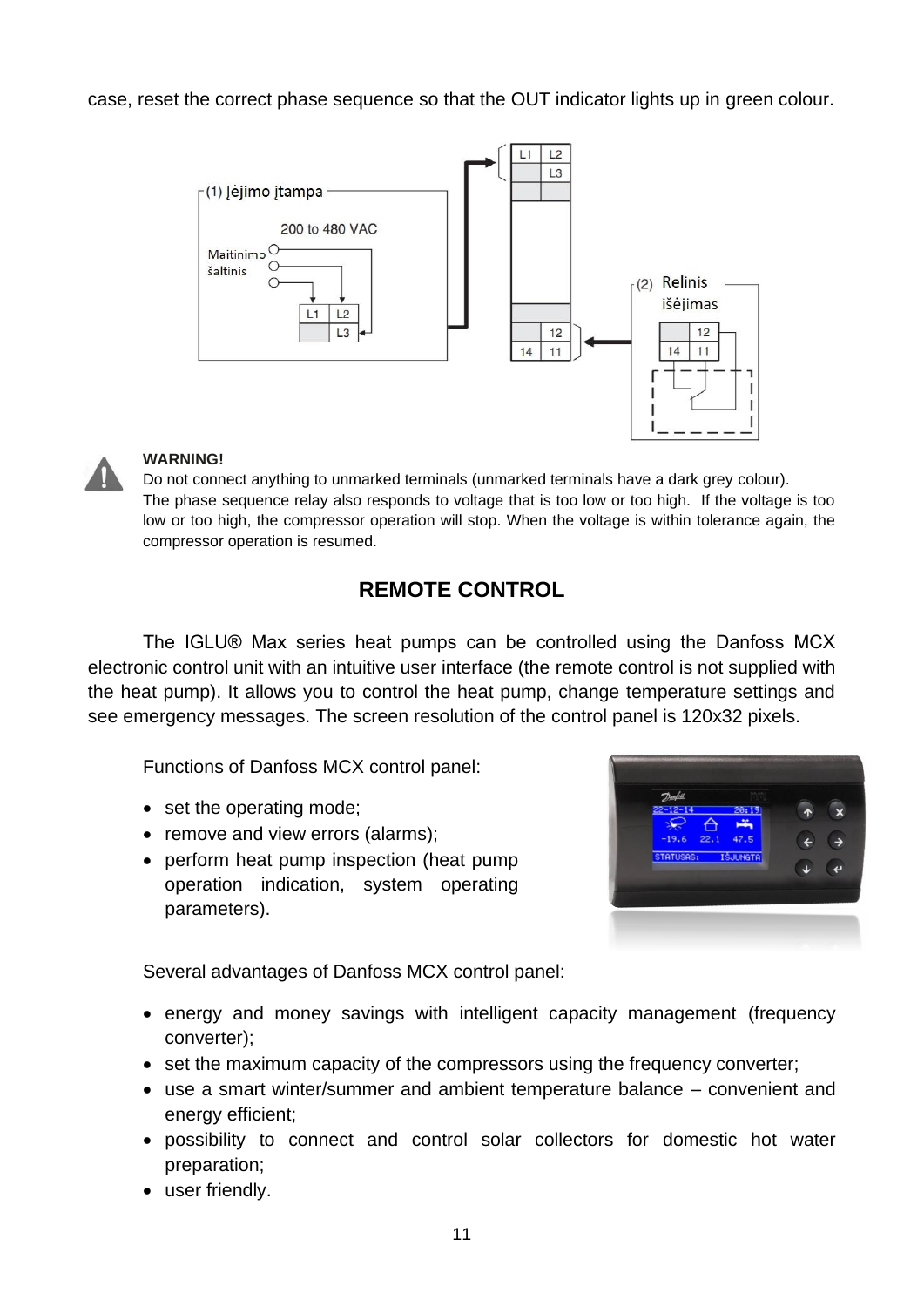# **CASCADE HEAT PUMP CONTROL**

<span id="page-11-0"></span>Up to 16 units IGLU® Max series heat pumps can be combined in one system. If more than one heat pump is used in the system, an IGLU® Master Control cascade control panel is required for their connection and cascade control of the heat pumps. The cascade control panel control and monitors the status of all heat pumps and auxiliary valves as required.

# **START OF OPERATION**

Prior to start of operation of the heat pump, be sure to check that:

- the heat pump has been installed in accordance with the requirements of this installation manual;
- the electrical installation works have been properly performed;
- the heating circuit has been flushed and properly filled:
- all valves and shut-off devices in the heating system are open:
- all piping systems and components are leakproof;
- the pressures in outdoor and indoor circuits meet the requirements;
- the cables have been laid in accordance with the requirements up to the outdoor and hot water tank and remote control;

Wi-Fi or wired internet connection is available to be able to monitor and control the heat pump remotely.

In industrial facilities, heat pumps must be connected to the Internet using an RJ45 connection to ensure the reliability and stability of the Internet connection. This ensures uninterrupted data transfer to the IGLU® Portal service platform, where the operation of the heat pumps is constantly monitored.



#### **Minimum Internet connection requirements**

A reliable connection requires a speed of at least 10 Mbit/s and a response time of faster than 100 ms (*ping*):

- for wired connection: 10/100Mbps;
- Wi-Fi 802.11b/g/n 2.4GHz, minimum signal strength 95 dBm.

<span id="page-11-1"></span>The heat pump start-up and tune-up works are carried out by the manufacturer or by the staff of the manufacturer's authorised representative. **Start-up and adjustment work is performed against remuneration!** Once the specialist completes the work, the person responsible for the start-up shall fill our and sign the heat pump start-up report.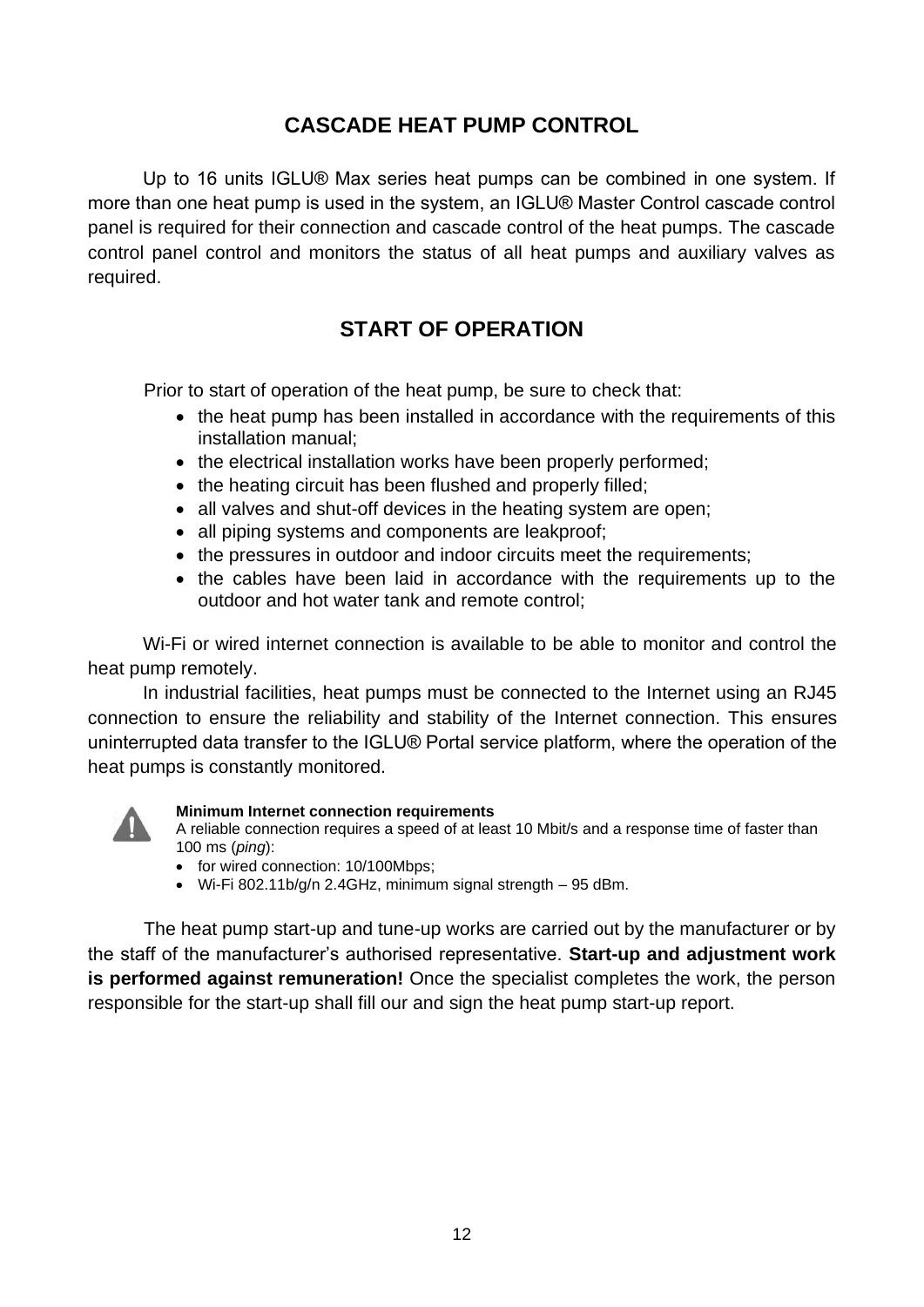# **LOGO ILLUMINATION**

The IGLU® Max heat pump has an illuminated IGLU® logo on the front panel. The logo can be illuminated in three different colours – blue, yellow or red. Each of them has a corresponding meaning:

• **blue** – heat pump on, normal operation;

• **yellow** – warning about non-critical failure of the heat pump or slight deviation of parameters from the norm; the heat pump continues to operate, but it is necessary to react promptly, within a reasonable period of time;





#### **IN CASE OF FAILURE**

<span id="page-12-0"></span>If the illuminated IGLU® logo on the front panel or the remote control reports system errors *(see, page 8)*, please contact us immediately and report any error by specifying:

- date of purchase of the device;
- error that occurred;
- environmental conditions (indoor and hot water tank temperature).

**You can register a heat pump fault by e-mail help@iglutech.eu, by calling +370 523 94949 or on our website [here.](https://igluheatpumps.com/lt/#Contacts)**

#### **IGLU TECH UAB CUSTOMER SERVICE CONTACTS**

E-mail: help@iglutech.eu Tel.: +370 523 94949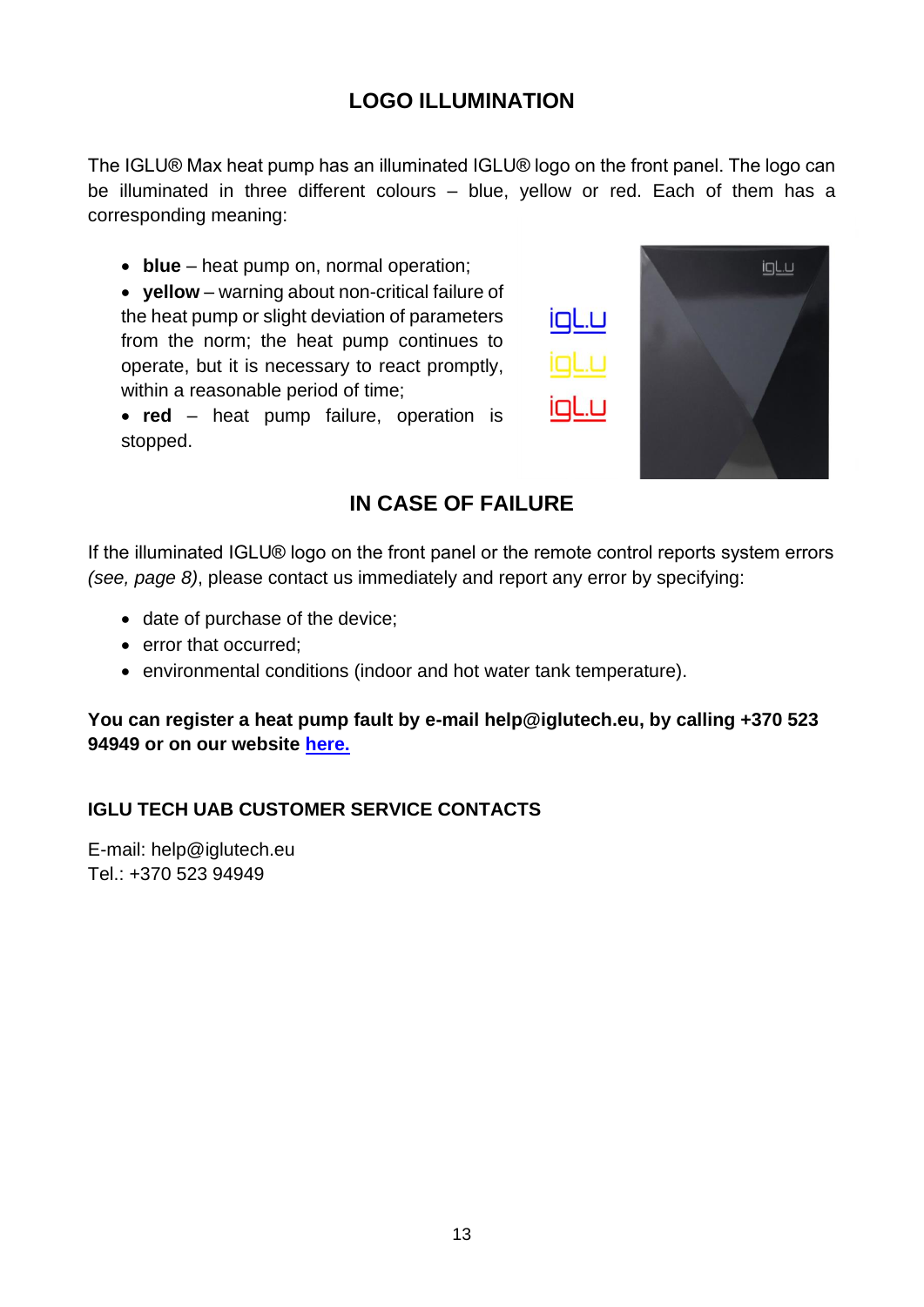<span id="page-13-0"></span>

#### Where:

| ,,,,,,,,,,                                               |
|----------------------------------------------------------|
| 3F/PE/N - three-phase heat pump inlet with earthing      |
| 400V/50Hz - nominal three-phase network voltage 400V and |
| frequency 50Hz                                           |
| L1, L2, L3 - corresponding input phases                  |
| N - neutral terminal                                     |
| PE - earth terminal                                      |
| F1 - compressor supply circuit breaker                   |
| F2 - automatic control circuit breaker                   |
| F3- compressor thermal protection                        |
| F4 - heat protection of circulation pumps                |
| PS1 - power supply 230VAC/24VAC                          |
| PS2 - power supply 230VAC/12VDC                          |
| A1 - central processing unit MCX08M2                     |
| A2 - expansion module MCX08M2                            |
| A3 - data exchange hub                                   |
| A4 - EEV valve controller                                |
| KU1 - phase control relay                                |
| M1 - compressor                                          |
| M2 - outdoor circuit circulation pump                    |
| M3 - internal circuit circulation pump                   |
| KM1 - compressor magnetic                                |
| KM2 - outdoor circuit circulation pump magnetic          |
| KM3 - internal circuit circulation pump magnetic         |
|                                                          |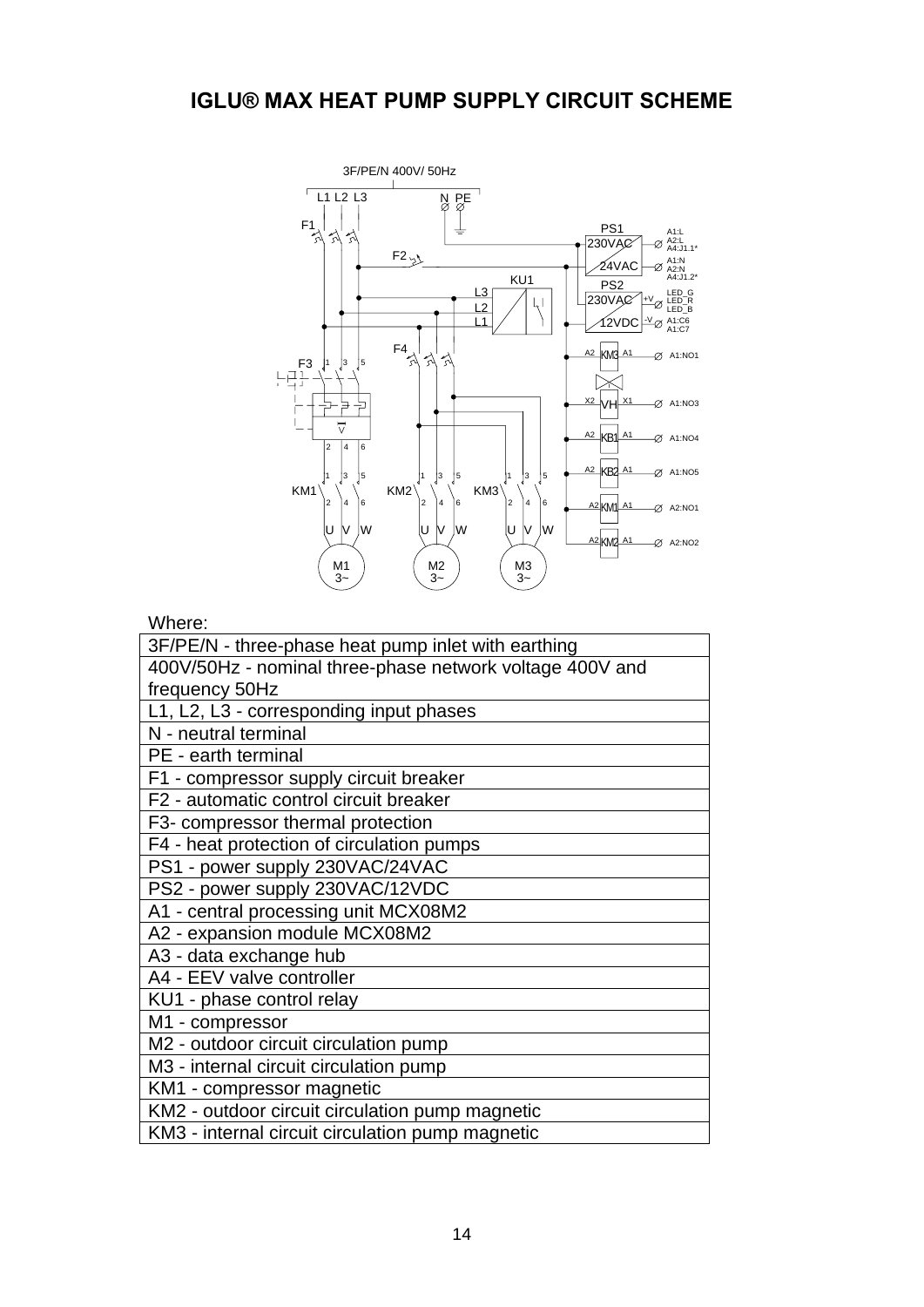#### <span id="page-14-0"></span>**HEAT PUMP ELECTRICAL CONNECTION DIAGRAM**

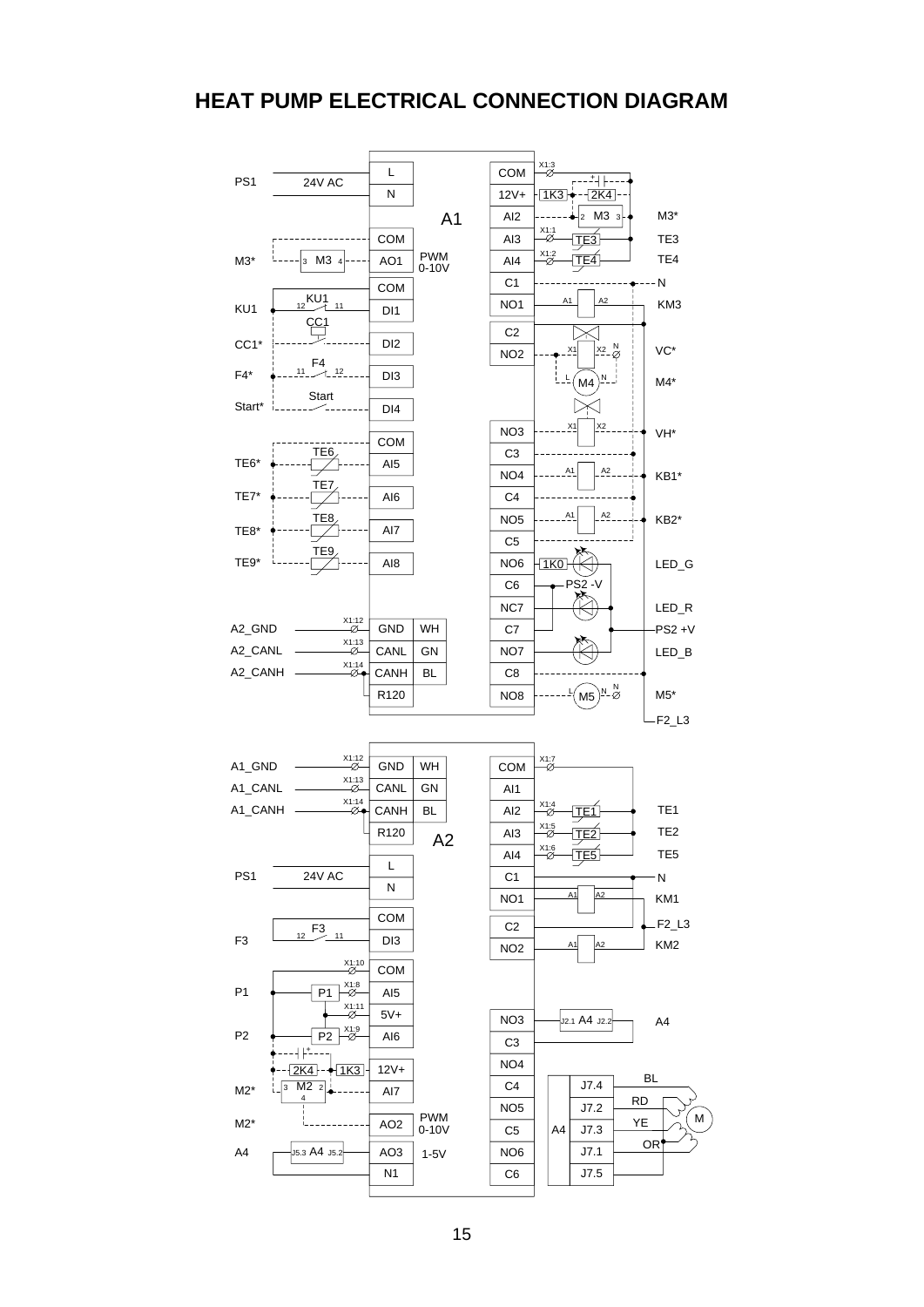Where:

| * - optional, to be specified when ordering             |
|---------------------------------------------------------|
| F3- compressor thermal protection                       |
| F4* - thermostatic protection of electric heaters 90 °C |
| CC1* - cooling demand (fan coil contact)                |
| PS1 - power supply 230VAC/24VAC                         |
| PS2 - power supply 230VAC/12VDC                         |
| A1 - central processing unit MCX08M2                    |
| A2 - expansion module MCX08M2                           |
| A4 - EEV valve controller                               |
| KU1 - phase control relay                               |
| KB1* - 3 kW electric heater magnetic starter            |
| KB2* - 6 kW electric heater magnetic starter            |
| M2* - outdoor circuit circulation pump                  |
| M3 <sup>*</sup> - internal circuit circulation pump     |
| M4* - passive cooling pump                              |
| M5* - buffer tank circulating pump                      |
| KM1 - compressor magnetic starter                       |
| KM2 - control of the outdoor circuit pump M2            |
| KM3 - control of the internal circuit pump M3           |
| VC* - passive cooling valve                             |
| VH <sup>*</sup> - hot water valve                       |
| TE1 - return glycol temperature                         |
| TE2 - supply glycol temperature                         |
| TE3 - supplied heating water temperature                |
| TE4 - return heating water temperature                  |
| TE5 - exhaust temperature                               |
| TE6* - outdoor temperature                              |
| TE7* - water heater temperature                         |
| TE8* - buffer tank temperature                          |
| TE9* - room temperature                                 |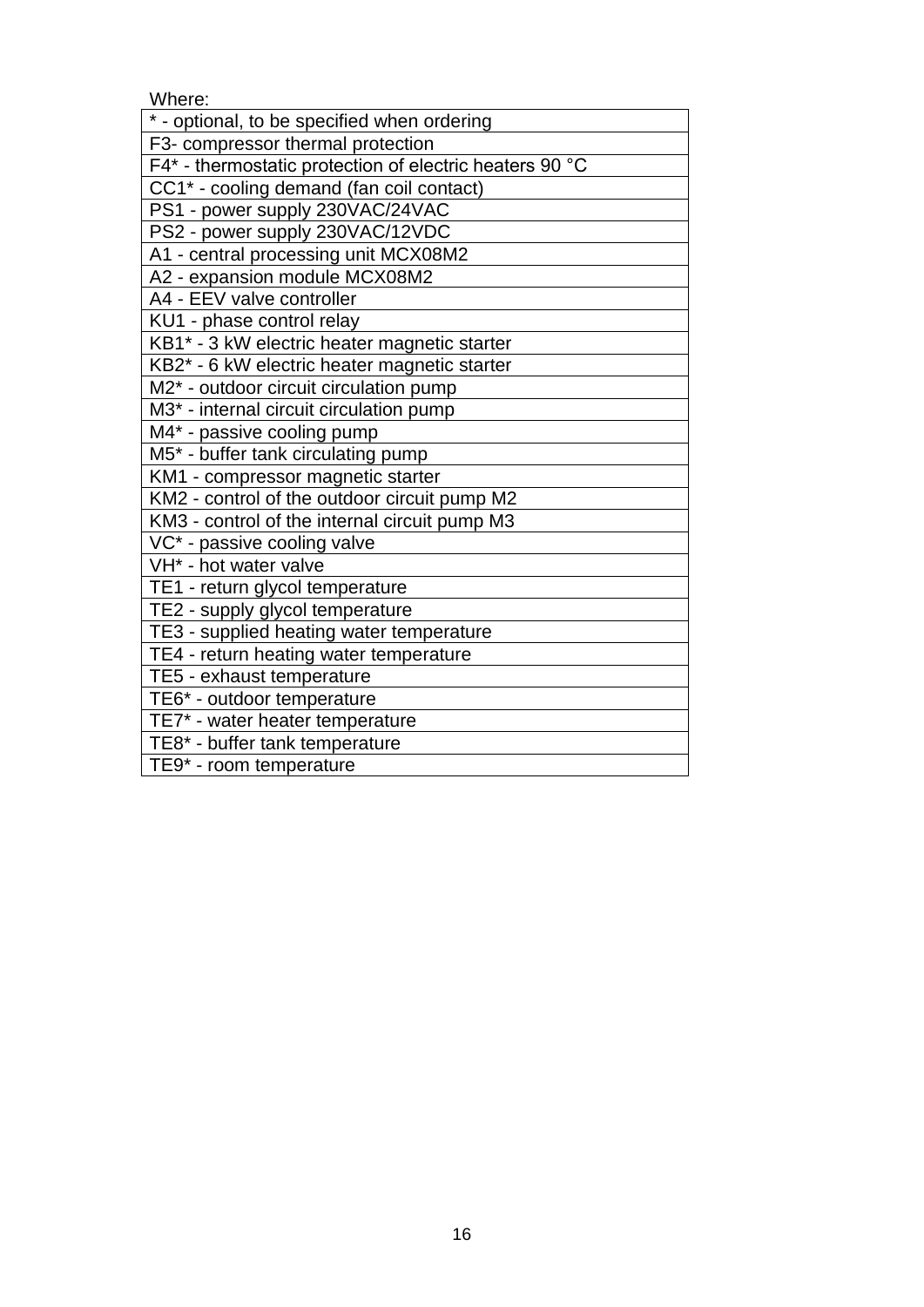# **ARRANGEMENT OF CONTROLS**

<span id="page-16-0"></span>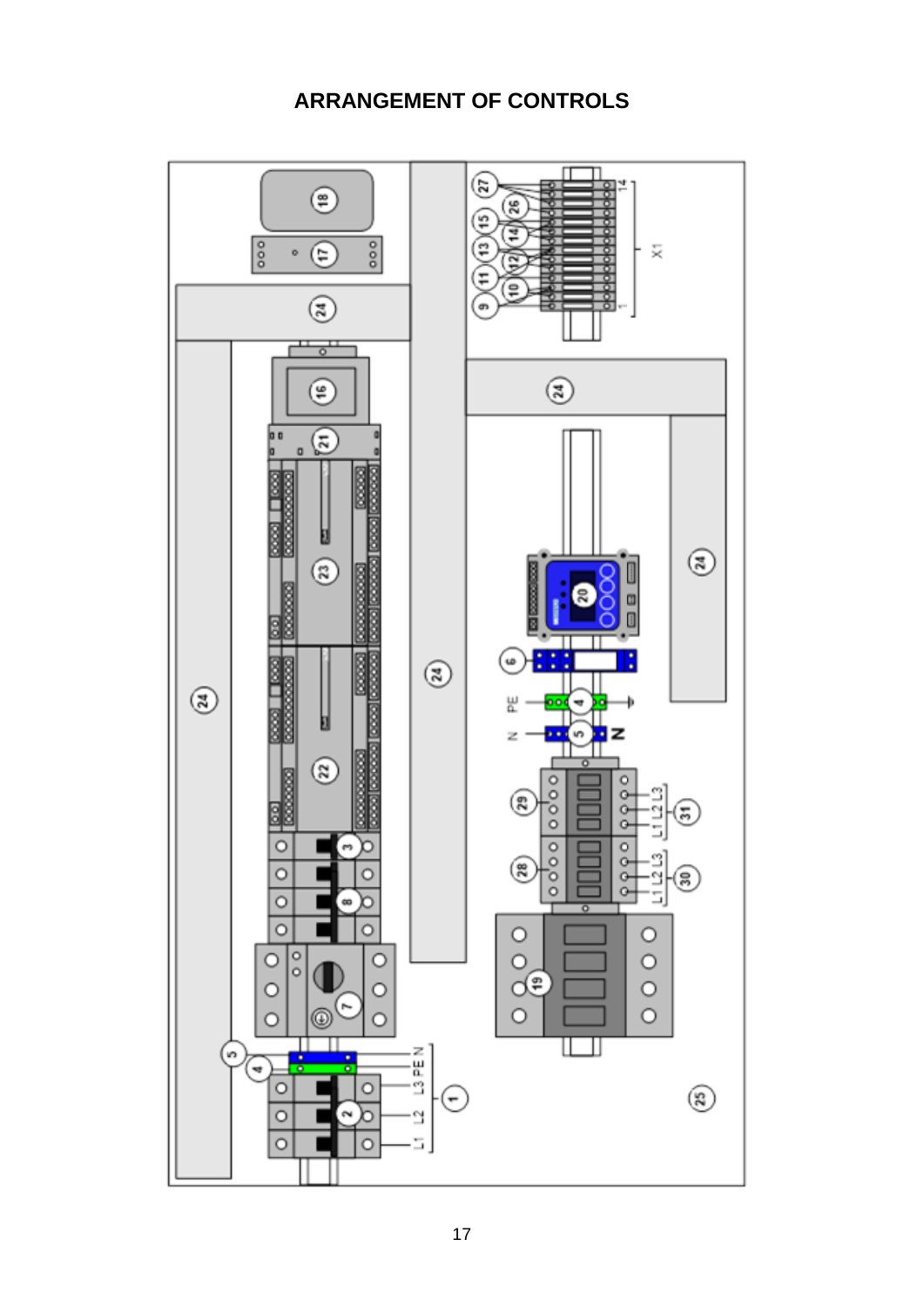Where:

| ,,,,,,,,,,                                             |
|--------------------------------------------------------|
| 1 - Heat pump inlet from a separate circuit breaker    |
| 2 - Compressor supply circuit breaker F1               |
| 3 - automatic control circuit breaker F2               |
| 4 - Ground terminal block                              |
| 5 - Neutral terminal block                             |
| 6 - Compressor intermediate relay                      |
| 7- Compressor thermal protection F3                    |
| 8 - Thermal protection of circulating pumps F4         |
| 9 - T3 terminal block for supplied heating water       |
| 10 - T4 terminal blocks for return heating water       |
| 11 - Glycol IN T1 (return) terminal blocks             |
| 12 - Glycol OUT T2 (supplied) terminal blocks          |
| 13 - Exhaust temperature T5 terminal blocks            |
| 14 - Exhaust pressure P1 terminal blocks               |
| 15 - Condensation pressure P2 terminal block           |
| 16 - 24V AC power supply                               |
| 17 - 12V DC power supply                               |
| 18 - Data exchange hub A3                              |
| 19 - Compressor magnetic starter KM1                   |
| 20 - EEV valve controller A4                           |
| 21 - Phase control relay                               |
| 22 - central processing unit A1                        |
| 23 - Programmable logic controller expansion module A2 |
| 24 - Cable duct                                        |
| 25 - Element mounting plate                            |
| 26 - +5V terminal set                                  |
| 27 - CAN data bus terminal blocks                      |
| 28 - magnetic starter for outdoor circuit pump M2      |
| 29 - magnetic starter for internal circuit pump M3     |
| 30 - control of the outdoor circuit pump M2            |
| 31 - control of the internal circuit pump M3           |
| X1 - terminal blocks for external connections          |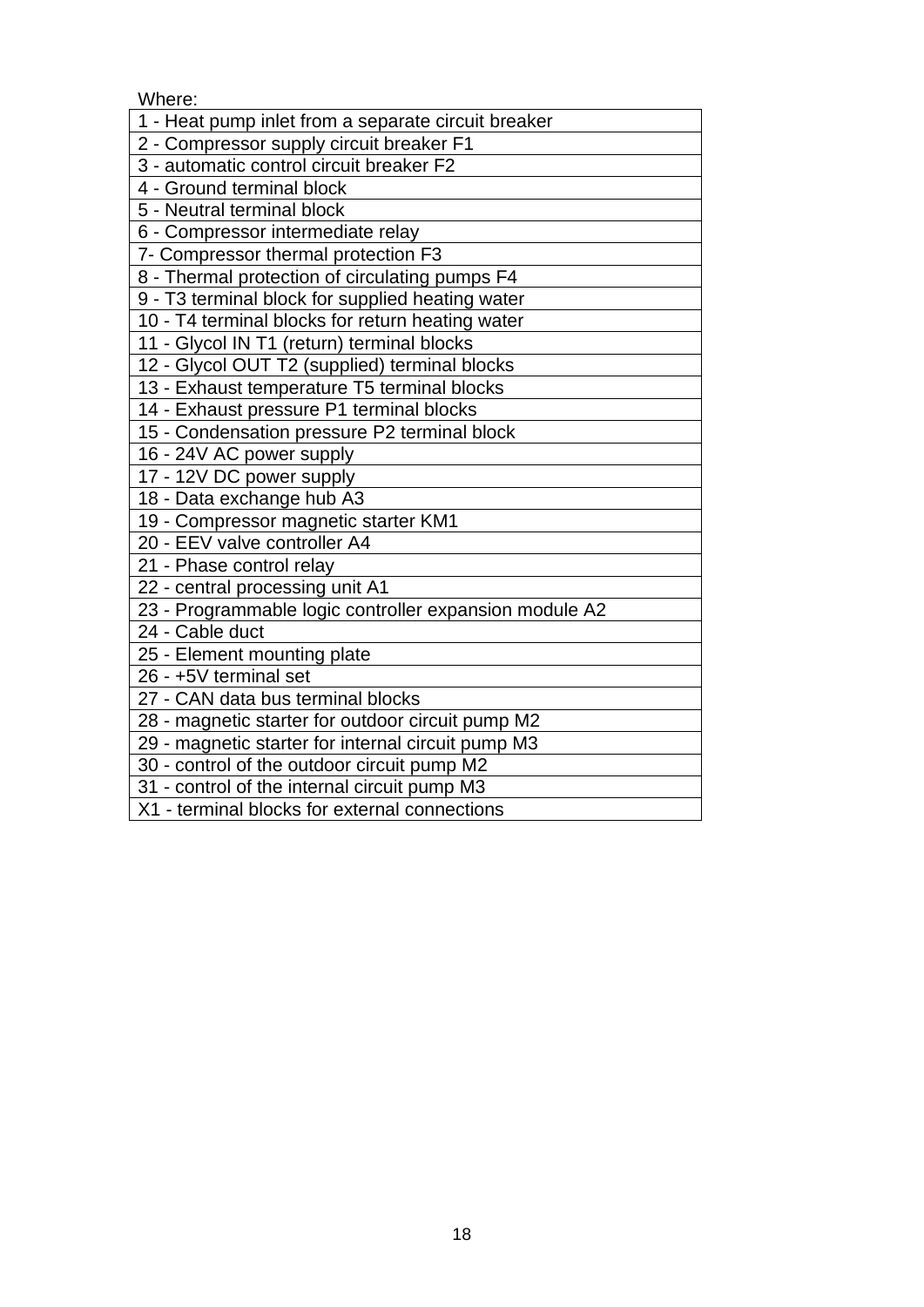# <span id="page-18-0"></span>**HEAT PUMP EXTERNAL ELECTRICAL CONNECTION DIAGRAM**



#### **DANGER!**

Risk of electric shock! Always disconnect the device from the power supply prior to work on the electrical system parts. The heat pump inlet 3F/PE/N 400V/50Hz must be powered by a separate circuit breaker.



#### **Terminals for external electrical connections**

| Where: |  |
|--------|--|
|--------|--|

| L1, L2, L3 - corresponding input phases                |
|--------------------------------------------------------|
| PE - earth terminal                                    |
| N - neutral terminal                                   |
| F1 - compressor supply circuit breaker                 |
| M2 - outdoor circuit circulation pump                  |
| M3 - internal circuit circulation pump                 |
| KM2 - outdoor circuit circulation pump magnetic        |
| KM3 - internal circuit circulation pump magnetic       |
| T1 - return glycol temperature                         |
| T2 - supply glycol temperature                         |
| T3 - supplied heating water temperature                |
| T4 - return heating water temperature                  |
| T5 - exhaust temperature                               |
| P1 - exhaust pressure                                  |
| P2 - condensation pressure                             |
| DM - data bus terminal blocks                          |
| $X1$ - terminal blocks for external connections (1+14) |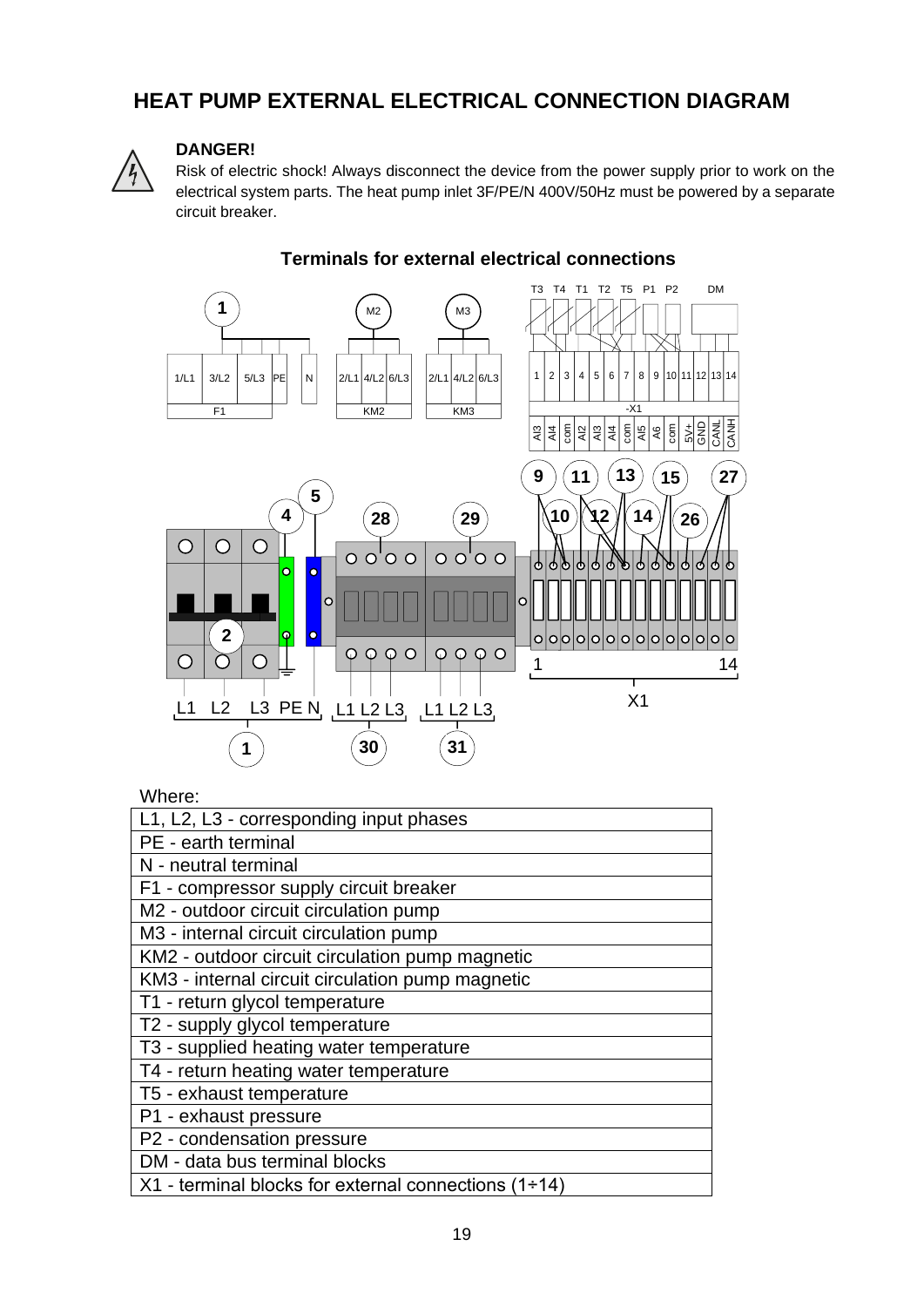Cont'd:

| 1 - heat pump inlet from a separate circuit breaker |
|-----------------------------------------------------|
| 2 - compressor supply circuit breaker F1            |
| 4 - ground terminal block                           |
| 5 - neutral terminal block                          |
| 9 - supplied heating water temperature T3           |
| 10 - return heating water temperature T4            |
| 11 - return glycol temperature T1                   |
| 12 - supply glycol temperature T2                   |
| 13 - exhaust temperature T5                         |
| 14 - exhaust pressure P1                            |
| 15 - condensation pressure P2                       |
| 26 - pressure sensor power supply +5V terminal set  |
| 27 - CAN data bus terminal blocks                   |
| 28 - magnetic starter for outdoor circuit pump M2   |
| 29 - magnetic starter for internal circuit pump M3  |
| 30 - control of the outdoor circuit pump M2         |
| 31 - control of the internal circuit pump M3        |
| X1 - terminal blocks for external connections       |
|                                                     |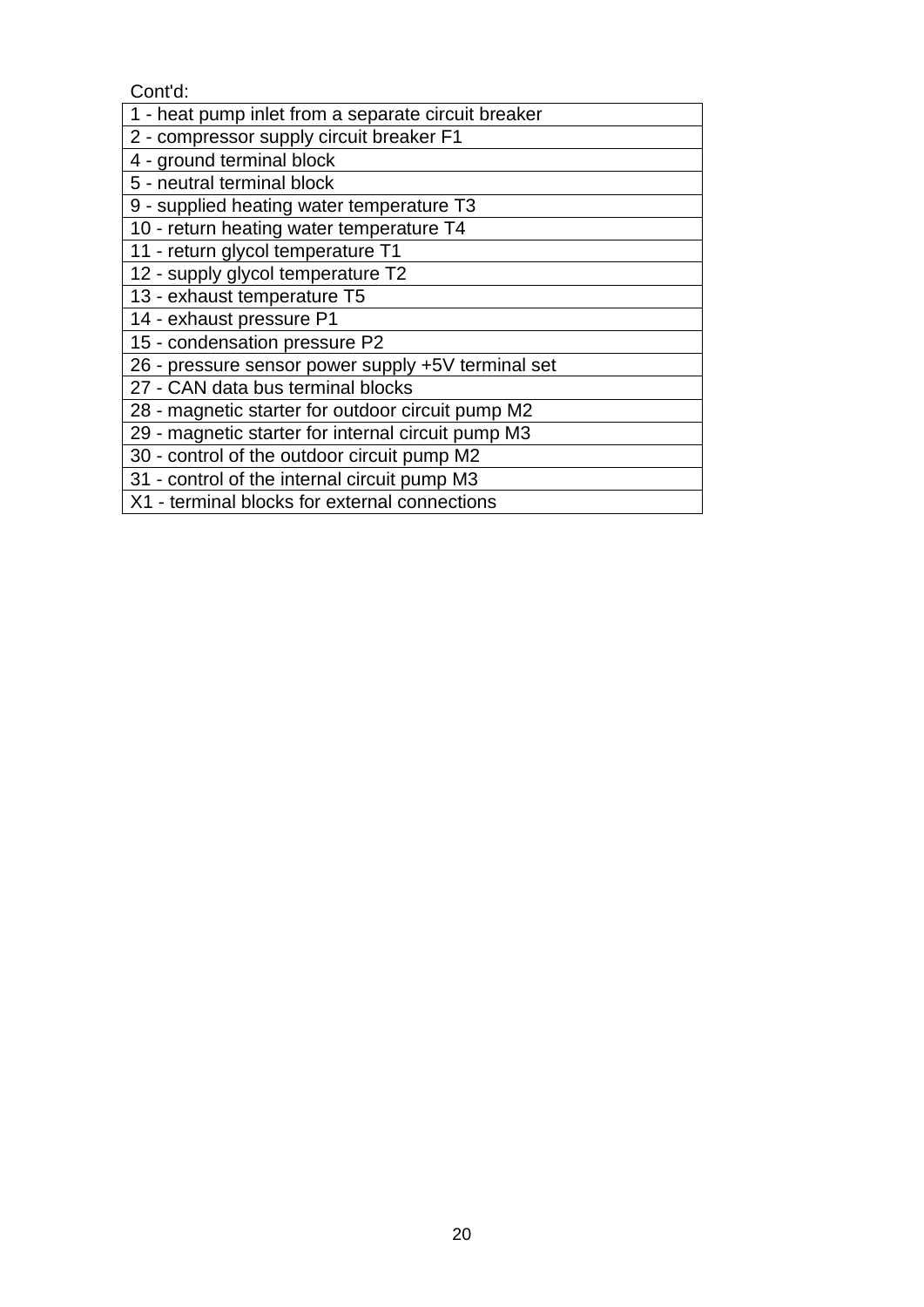# <span id="page-20-0"></span>**SCHEMATIC DIAGRAM OF CASCADE CONTROL INSTALLATION OF HEAT PUMP**



| Where:         |                                   |
|----------------|-----------------------------------|
| $L_{\cdot}$ JV | Heating pumps                     |
|                | Internal circuit circulation pump |
| B              | Outdoor circuit circulation pump  |
|                | Supplied heating water            |
|                | Return heating water              |
|                | Incoming glycol                   |
|                | Outgoing glycol                   |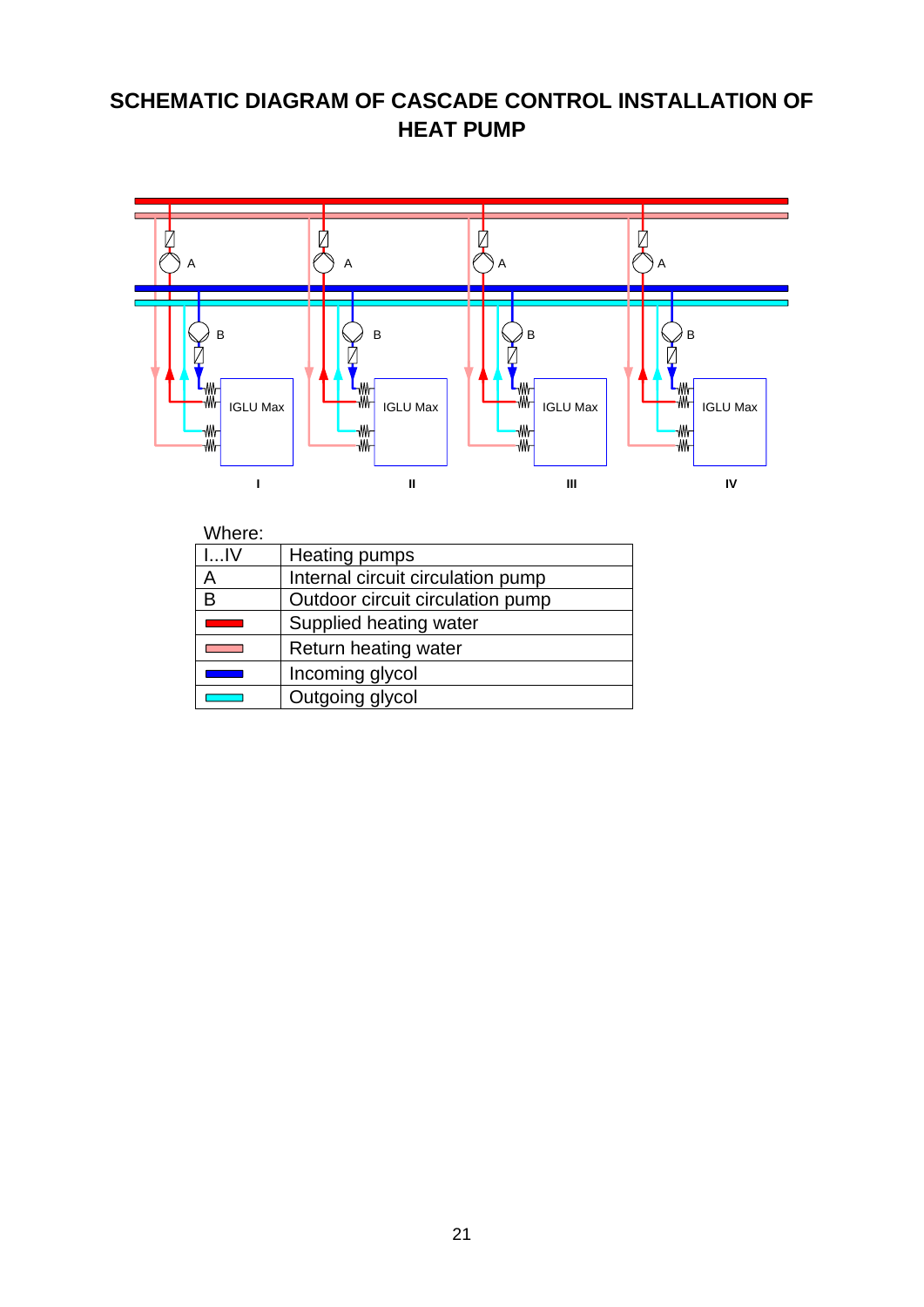#### **HEAT PUMP CLASSIC CONNECTION DIAGRAM**

<span id="page-21-0"></span>The most popular heating system connection diagram, which is the most costeffective in terms of cost and installation. When the hot water is heated to the set temperature, a three-way valve switches to home heating, where the heat is transferred to the home in a low-temperature medium. The manufacturer recommends the use of underfloor heating for this connection method.



| Where: |  |  |  |
|--------|--|--|--|
|        |  |  |  |

|            | Supplied heating water |
|------------|------------------------|
|            | Return heating water   |
|            | Incoming glycol        |
|            | Outgoing glycol        |
| GL         | Outdoor circuit        |
| <b>HP</b>  | Heating pump           |
| <b>HWB</b> | Hot water heater       |
| ٩L         | Heating circuit        |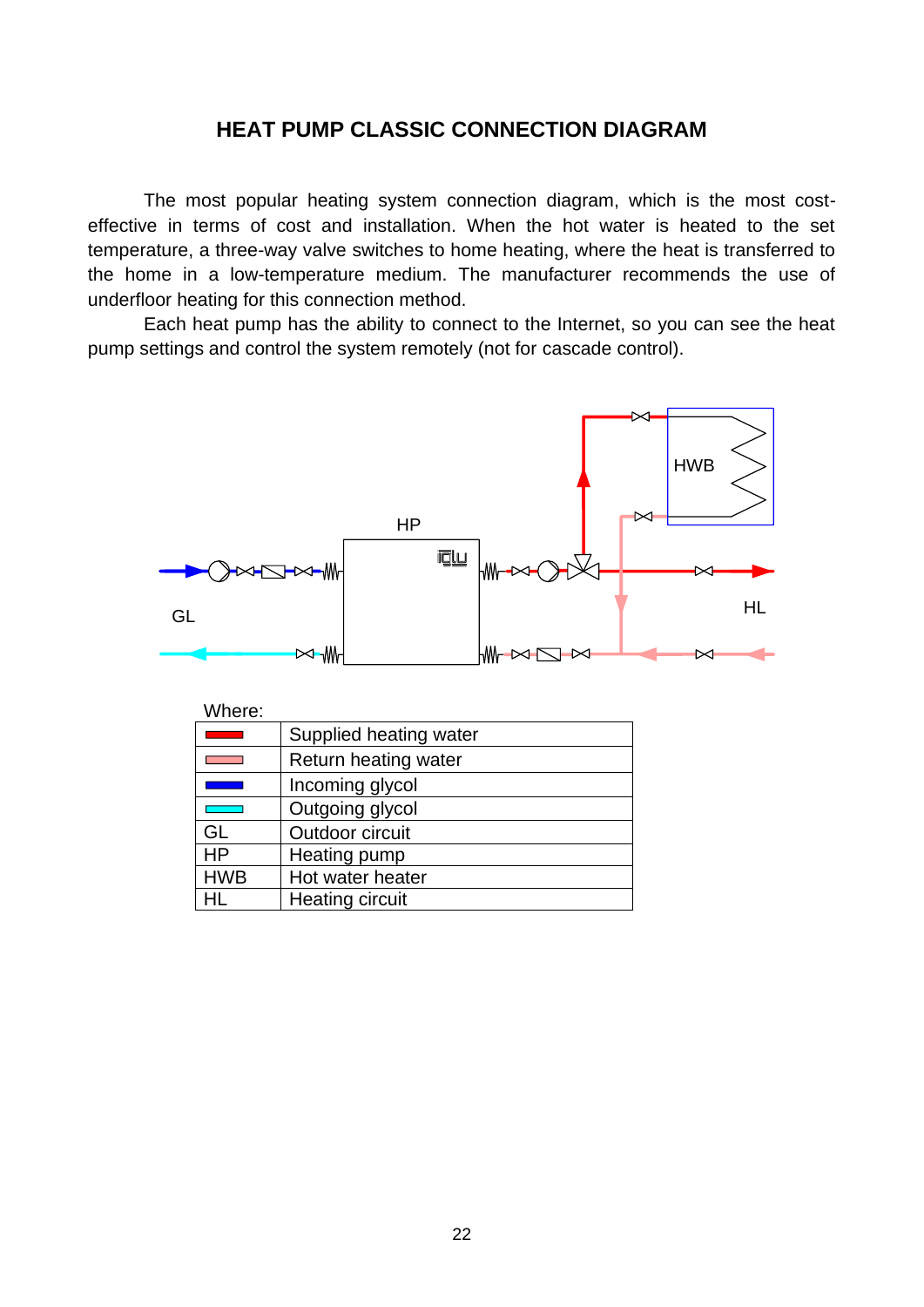#### <span id="page-22-0"></span>**CONNECTION DIAGRAM FOR HEAT PUMP WITH PASSIVE COOLING**

This diagram shows the hydraulic diagram of the heating system when passive cooling is used. This connection method ensures comfort all year round. The heating system is similar to the classic one, but in this case it is necessary to lay the pipes to the fan radiators (fan coils). In addition, a passive cooling circulation pump is installed on the outdoor circuit. The outdoor circuit cannot be used for cooling and heating at the same time.



| Where:     |                        |
|------------|------------------------|
|            | Supplied heating water |
|            | Return heating water   |
|            | Incoming glycol        |
|            | Outgoing glycol        |
| GL         | Outdoor circuit        |
| <b>PC</b>  | Passive cooling        |
| <b>FC</b>  | Fan radiators          |
| <b>HP</b>  | Heating pump           |
| <b>HWB</b> | Hot water heater       |
| łL.        | <b>Heating circuit</b> |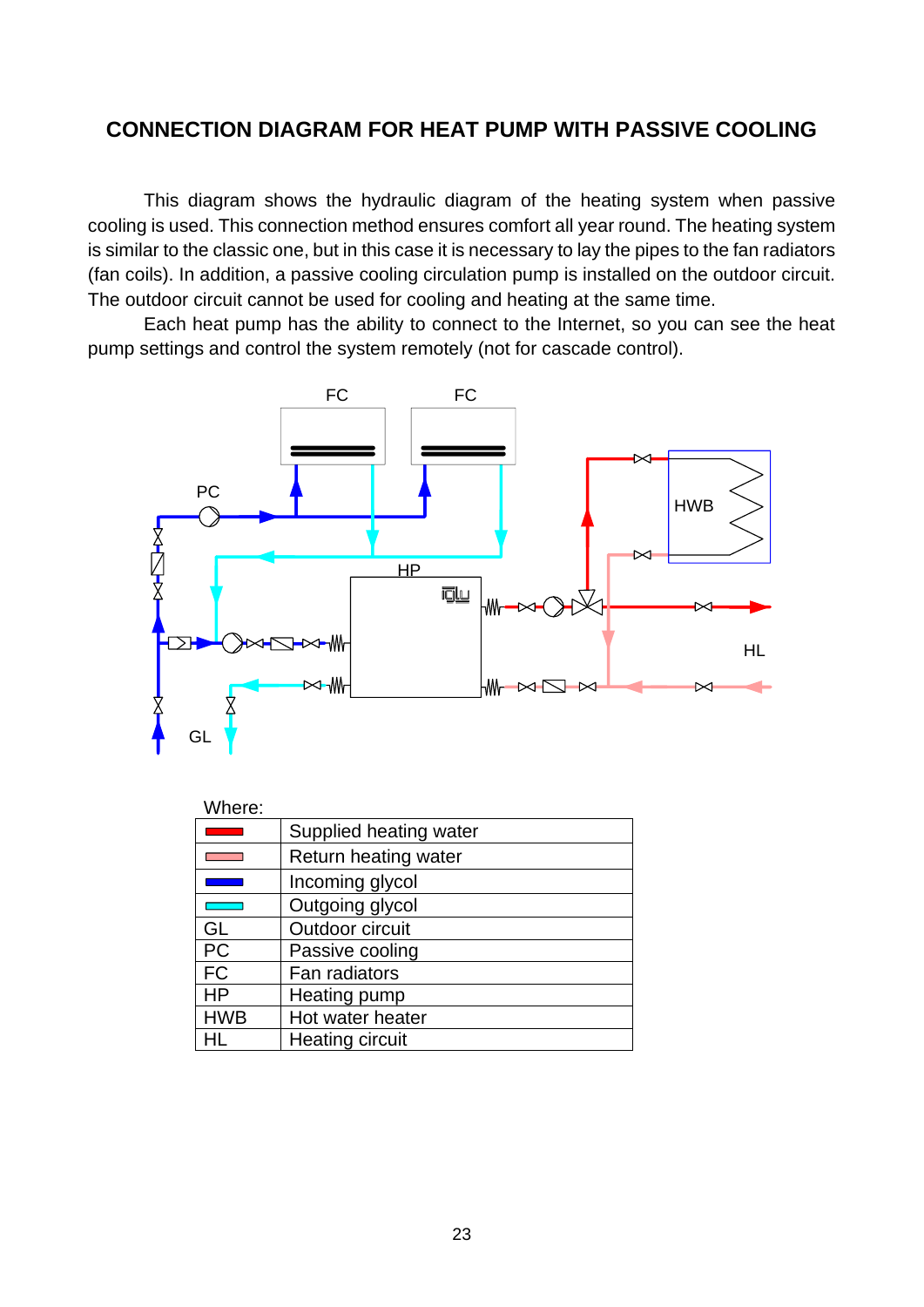#### **HEATING SYSTEM WITH BUFFER CAPACITY**

<span id="page-23-0"></span>This diagram provides a hydraulic diagram of the heating system, when the temperature control of individual room circuits by actuators is provided in the object. It is recommended to install a buffer tank for fixed capacity heat pumps when planning to regulate the temperature for individual rooms. Otherwise, without installing the buffer tank, up to 30% of the heating circuit can be closed at the same time. Variable capacity heat pumps do not require buffer capacity.



| Where:     |                        |
|------------|------------------------|
|            | Supplied heating water |
|            | Return heating water   |
|            | Incoming glycol        |
|            | Outgoing glycol        |
| GL         | Outdoor circuit        |
| <b>HP</b>  | Heating pump           |
| <b>HWB</b> | Hot water heater       |
| <b>BC</b>  | <b>Buffer tank</b>     |
| HL         | Heating circuit        |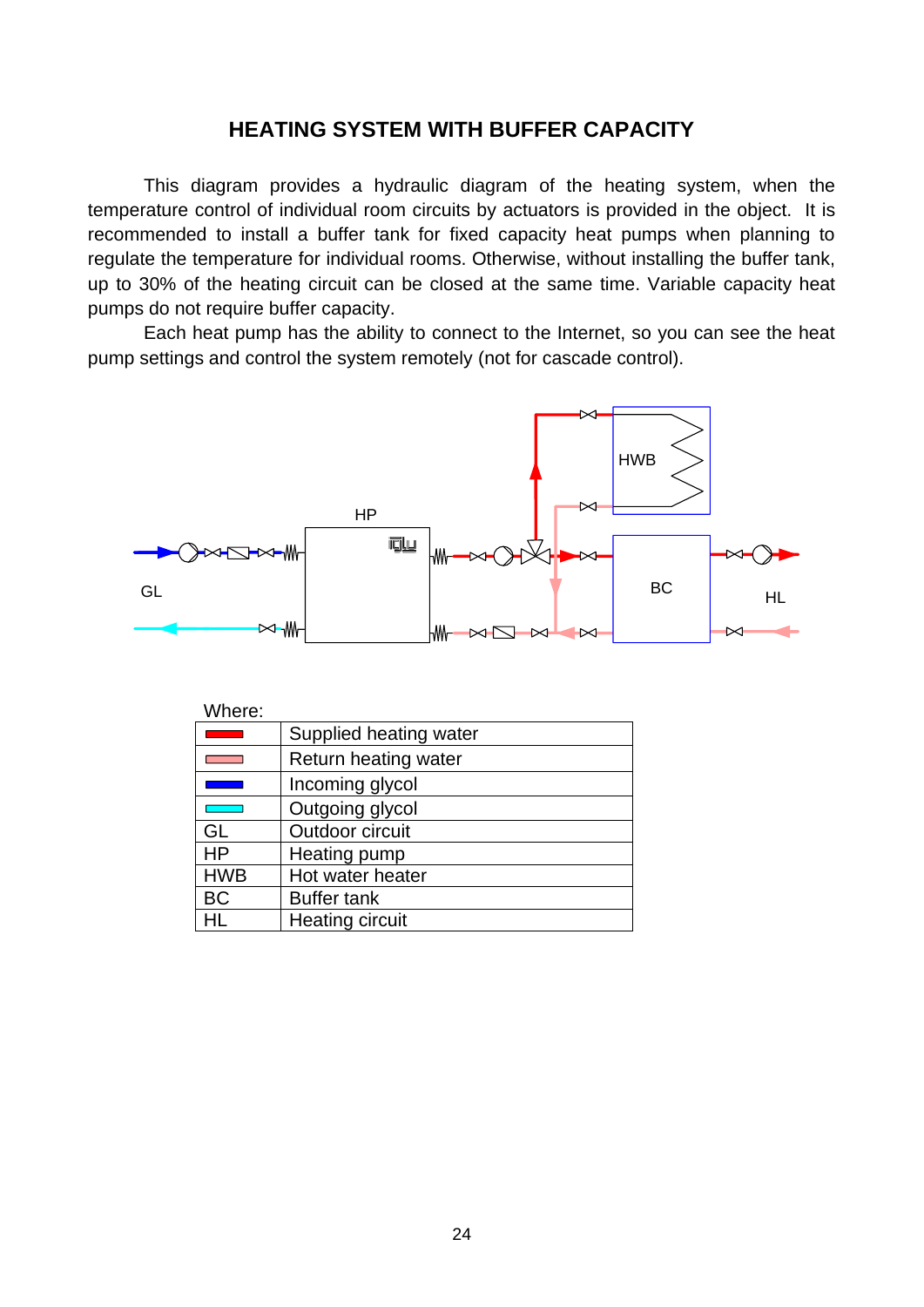#### <span id="page-24-0"></span>**HEATING SYSTEM WITH PASSIVE COOLING AND BUFFER CAPACITY**

This connection method allows to take full advantage of the heating and cooling functions. The diagram shows the hydraulic diagram of the heating system, when the temperature control of individual room circuits by actuators and cooling function using fan radiators is provided in the object. It is recommended to install a buffer tank for fixed capacity heat pumps when planning to regulate the temperature for individual rooms. Otherwise, without installing the buffer tank, up to 30% of the heating circuit can be closed at the same time. Variable capacity heat pumps do not require buffer capacity. For fan radiators, additional pipes must be laid from the outdoor circuit to which they will be connected. The outdoor circuit cannot be used for cooling and heating at the same time.



| Where:     |                        |
|------------|------------------------|
|            | Supplied heating water |
|            | Return heating water   |
|            | Incoming glycol        |
|            | Outgoing glycol        |
| GL         | Outdoor circuit        |
| <b>PC</b>  | Passive cooling        |
| <b>FC</b>  | Fan radiators          |
| ΗP         | Heating pump           |
| <b>HWB</b> | Hot water heater       |
| BC         | <b>Buffer tank</b>     |
| -II        | Heating circuit        |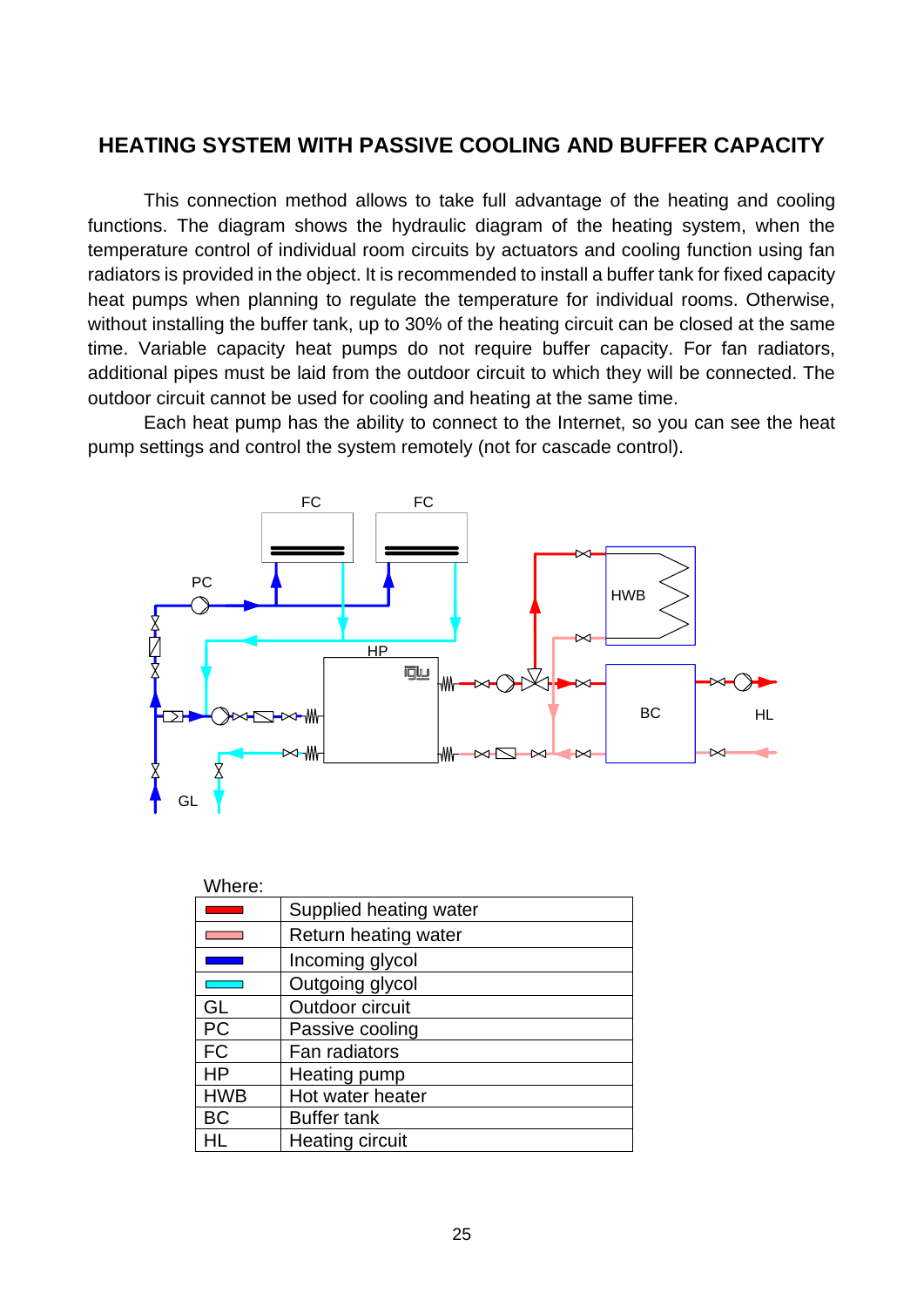#### **HEATING AND COOLING SYSTEM**

<span id="page-25-0"></span>This connection method allows to take full advantage of the system heating and cooling functions. The diagram shows the hydraulic diagram of the heating system, when the temperature control of individual room circuits by actuators and cooling function using fan radiators is provided in the object. It is recommended to install a buffer tank for fixed capacity heat pumps when planning to regulate the temperature for individual rooms. Otherwise, without installing the buffer tank, up to 30% of the heating circuit can be closed at the same time. Variable capacity heat pumps do not require buffer capacity. For fan radiators (or other cooling system), additional pipes must be laid from the outdoor circuit to which they will be connected. The outdoor circuit can be used for both cooling and heating at the same time.



| Where:     |                         |
|------------|-------------------------|
|            | Supplied heating water  |
|            | Return heating water    |
|            | Incoming glycol         |
|            | Outgoing glycol         |
| GL         | Outdoor circuit         |
| <b>PC</b>  | Passive cooling         |
| HP         | Heating pump            |
| CL         | Passive cooling circuit |
| HE         | Heat exchanger          |
| ВC         | <b>Buffer tank</b>      |
| <b>HWB</b> | Hot water heater        |
| HL         | Heating circuit         |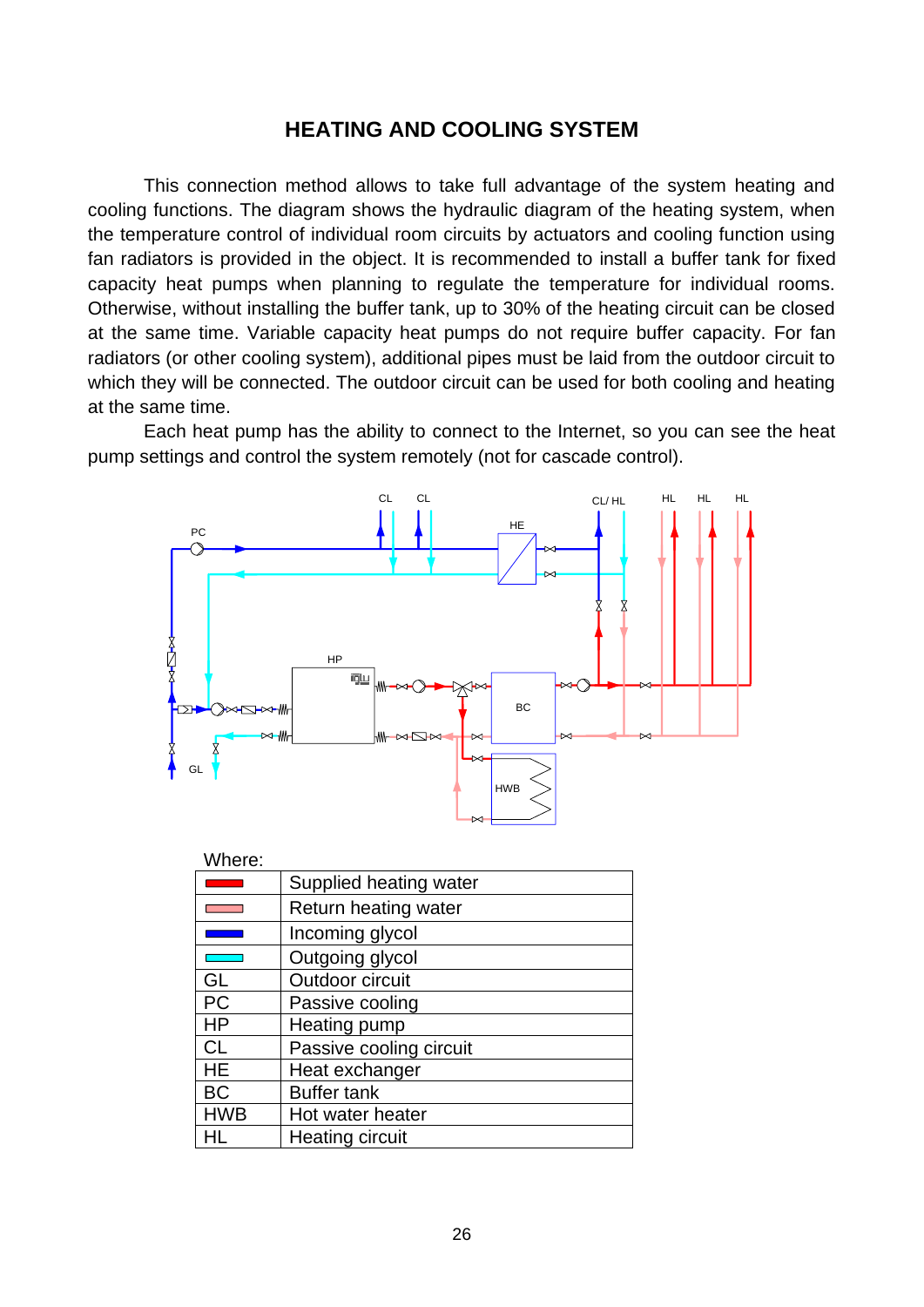# **Annex No 1**

# <span id="page-26-1"></span><span id="page-26-0"></span>**Technical data of IGLU® Max 24÷90kW fixed capacity heat pumps**

|                                            | <b>Units</b>   | <b>24 kW</b>                          | <b>36 kW</b>   | <b>45 kW</b>        | <b>70 kW</b> | <b>90 kW</b> |
|--------------------------------------------|----------------|---------------------------------------|----------------|---------------------|--------------|--------------|
| <b>Brine/water used</b>                    |                |                                       |                |                     |              |              |
| Thermal power (B0/W35) <sup>1)</sup>       | kW             | 24,85                                 | 35,5           | 43,98               | 71,08        | 87,3         |
| Thermal power (B0/W45) <sup>1)</sup>       | kW             | 23,59                                 | 33,7           | 42,65               | 66,15        | 82,5         |
| COP (B0/W35) <sup>1)</sup>                 | $\blacksquare$ | 4,54                                  | 4,65           | 4,45                | 4,58         | 4,53         |
| COP (B0/W45) <sup>1)</sup>                 |                | 3,37                                  | 3,74           | 3,59                | 3,52         | 3,48         |
| <b>SCOP (B0/W35)</b>                       | $\blacksquare$ | 5,71                                  | 5,76           | 5,77                | 5,75         | 5,66         |
| SCOP (B0/W45)                              |                | 4,14                                  | 4,22           | 4,30                | 4,42         | 4,22         |
| Cooling power (B24/W10) <sup>2)</sup>      | kW             | 26,0                                  | 40,1           | 49,4                | 80,8         | 108,0        |
| <b>Brine circuit</b>                       |                |                                       |                |                     |              |              |
| Rated flow $(\Delta T = 3K)^{3}$           | $m^3/h$        | 8                                     | 9              | 12                  | 17           | 23           |
| Pressure drop inside the unit $(\Delta P)$ | kPa            | 23                                    | 16             | 16                  | 16           | 12           |
| Maximum pressure                           | bar            | $\overline{4}$                        |                |                     |              |              |
| Volume (internal)                          | I              | $\overline{7}$                        |                |                     | 22           |              |
| Operating temperature                      | $^{\circ}C$    | from $-10$ to $+20$                   |                |                     |              |              |
| Connection (Cu)                            | mm             |                                       | 28             | 35                  |              | 50           |
| <b>Compressor</b>                          |                |                                       |                |                     |              |              |
| Type                                       |                |                                       |                | Spiral "Scroll"     |              |              |
| Mass of refrigerant R 410A <sup>4)</sup>   | kg             |                                       | $\blacksquare$ | 3,8                 | 12,8         | 15,30        |
| Mass of refrigerant R407A <sup>4)</sup>    | kg             | 2.8                                   | 3,5            |                     |              |              |
| Maximum pressure                           | bar            |                                       | 45             |                     |              | 48           |
| <b>Heating system</b>                      |                |                                       |                |                     |              |              |
| Rated flow $(DT = 7K)$                     | $m^3/h$        | 4                                     | 6              | 6.4                 | 10           | 13           |
| Min. flow temperature                      | $^{\circ}C$    |                                       |                | 15                  |              |              |
| Max. flow temperature                      | $^{\circ}C$    | 60                                    |                |                     |              |              |
| Max. permissible operating pressure        | bar            | 4,0                                   |                |                     |              |              |
| Connector (Cu DN25 DIN2566)                | mm             |                                       | 28             | 35                  |              | 50           |
| <b>Power network connection values</b>     |                |                                       |                |                     |              |              |
| <b>Electrical connections</b>              |                | 3/N/PE 400V/ 50Hz                     |                |                     |              |              |
| Compressor rated power (B0/W35)            | kW             | 5,2                                   | 7,6            | 10,1                | 14,65        | 19,25        |
| Max. current with inrush current limiter   | Α              | 25                                    | 32             | 32                  | 48,7         | 65,4         |
| Type of protection                         | IP.            |                                       |                | <b>IP20</b>         |              |              |
| <b>General information</b>                 |                |                                       |                |                     |              |              |
| Permissible ambient temperatures           | $^{\circ}C$    |                                       |                | from $+10$ to $+35$ |              |              |
| Sound power level <sup>5)</sup>            | dBA            | 55                                    | 56             | 56                  | 57           | 81           |
| Dimensions (width x depth x height)        | mm             | 910 x 800 x 1400<br>910 x 1500 x 1400 |                |                     |              |              |
| Weight (without packaging)                 | kg             | 150                                   | 170            | 220                 | 475          | 520          |

1) With brine pump according to EN 14511 standard

2) In models with active cooling module

3) With ethylene glycol

4) Greenhouse potential, GWP100 = 2088

5) According to EN 3743-1 standard

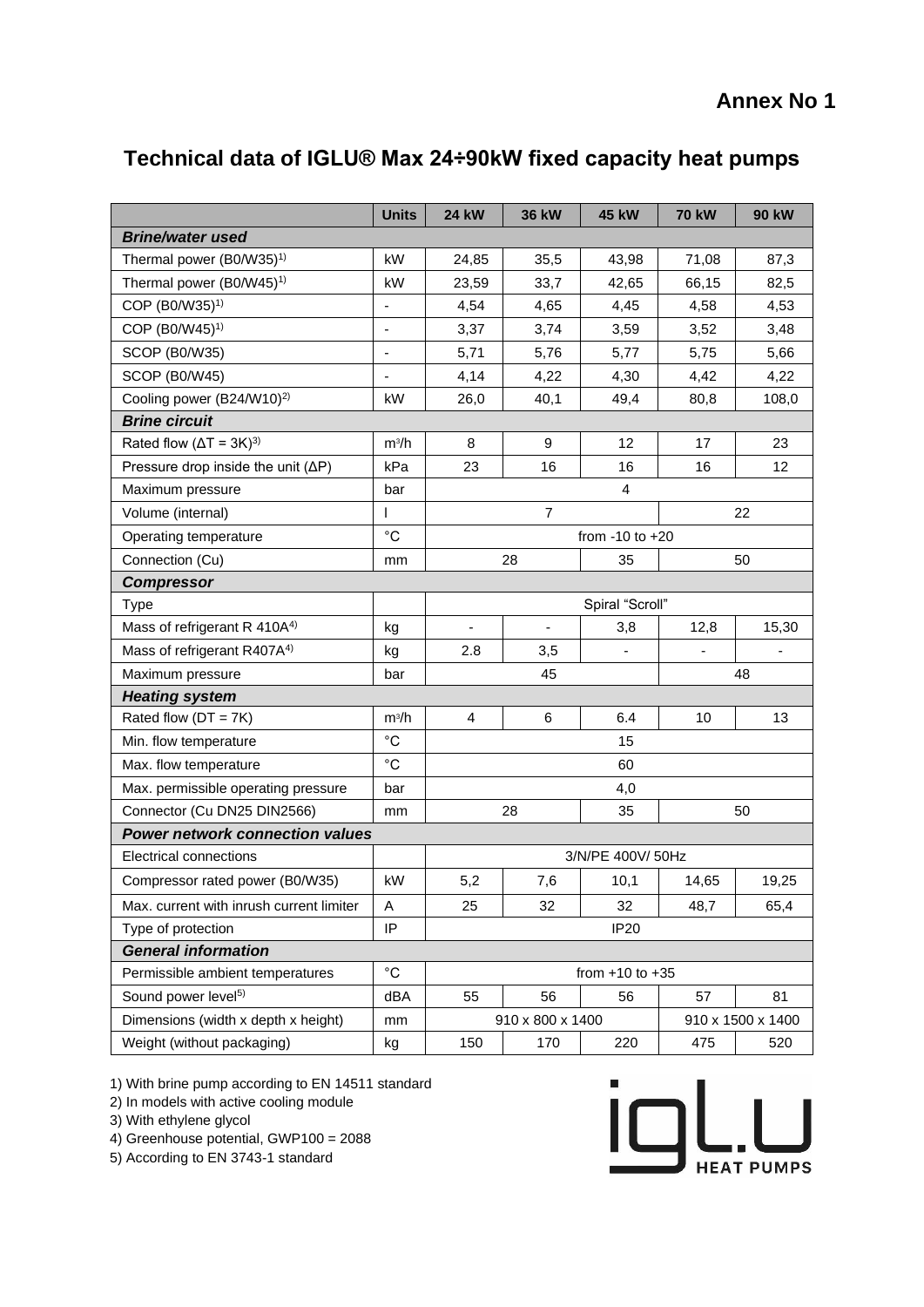# **Annex No 2**

# <span id="page-27-1"></span><span id="page-27-0"></span>**Technical data of IGLU® Max 120÷240kW two-stage heat pumps**

|                                            | <b>Units</b>      | 120 kW                  | <b>150 kW</b>     | 180 kW   | 240 kW   |  |  |
|--------------------------------------------|-------------------|-------------------------|-------------------|----------|----------|--|--|
| <b>Brine/water used</b>                    |                   |                         |                   |          |          |  |  |
| Thermal power (B0/W35) <sup>1)</sup>       | kW                | 59,90x2                 | 72,50x2           | 90,95x2  | 115,90x2 |  |  |
| Thermal power (B0/W35) <sup>1)</sup>       | kW                | 54,94x2                 | 66,77x2           | 84,06x2  | 106,80x2 |  |  |
| COP (B0/W35) <sup>1)</sup>                 | ÷                 | 4,69                    | 4,69              | 4,67     | 4,75     |  |  |
| Cooling power (B24/W10) <sup>2)</sup>      | kW                | 67,69x2                 | 81,93x2           | 102,78x2 | 130,97x2 |  |  |
| <b>Brine circuit</b>                       |                   |                         |                   |          |          |  |  |
| Rated flow $(\Delta T = 3K)^{3}$           | m <sup>3</sup> /h | 27,9                    | 35,6              | 43,5     | 57,6     |  |  |
| Pressure drop inside the unit $(\Delta P)$ | kPa               | 30                      | 34                | 38       | 51       |  |  |
| Maximum pressure                           | bar               | 4                       |                   |          |          |  |  |
| Volume (internal)                          | L                 | 29,4                    | 38.6              | 48.3     | 62,6     |  |  |
| Operating temperature                      | $^{\circ}C$       | from $-10$ to $+20$     |                   |          |          |  |  |
| Connection (Cu)                            | mm                | 65                      |                   |          |          |  |  |
| <b>Compressor</b>                          |                   |                         |                   |          |          |  |  |
| Type                                       |                   | Spiral "Scroll"         |                   |          |          |  |  |
| Mass of refrigerant R 410A <sup>4)</sup>   | kg                | 23,6                    | 27,6              | 36,0     | 48,4     |  |  |
| Maximum pressure                           | bar               | 42                      |                   |          |          |  |  |
| <b>Heating system</b>                      |                   |                         |                   |          |          |  |  |
| Rated flow $(DT = 7K)$                     | m <sup>3</sup> /h | 14,1                    | 18,5              | 23,8     | 31,9     |  |  |
| Min. flow temperature                      | $^{\circ}C$       | 15                      |                   |          |          |  |  |
| Max. flow temperature                      | $^{\circ}$ C      | 60                      |                   |          |          |  |  |
| Max. permissible operating pressure        | bar               | 6                       |                   |          |          |  |  |
| Connector (Cu DN25 DIN2566)                | mm                | 65                      |                   |          |          |  |  |
| <b>Power network connection values</b>     |                   |                         |                   |          |          |  |  |
| Electrical connections                     |                   | 3/N/PE<br>400V/50H<br>z | 3/N/PE 415V /50Hz |          |          |  |  |
| Compressor rated power (B0/W35)            | kW                | 25,56                   | 30,9              | 38,9     | 48,8     |  |  |
| Max. current with inrush current limiter   | Α                 | 98                      | 112               | 144      | 182      |  |  |
| Type of protection                         | IP                | <b>IP20</b>             |                   |          |          |  |  |
| <b>General information</b>                 |                   |                         |                   |          |          |  |  |
| Permissible ambient temperatures           | $^{\circ}C$       | from $+10$ to $+35$     |                   |          |          |  |  |
| Sound power level <sup>5)</sup>            | dBA               | 62                      | 65                | 65       | 66       |  |  |
| Dimensions (width x depth x height)        | mm                | 910x2200x1400           |                   |          |          |  |  |
| Weight (without packaging)                 | kg                | 830                     | 1160              | 1220     | 1380     |  |  |

1) With brine pump according to EN 14511 standard

2) In models with active cooling module

3) With ethylene glycol

4) Greenhouse potential, GWP100 = 2088

5) According to EN 3743-1 standard

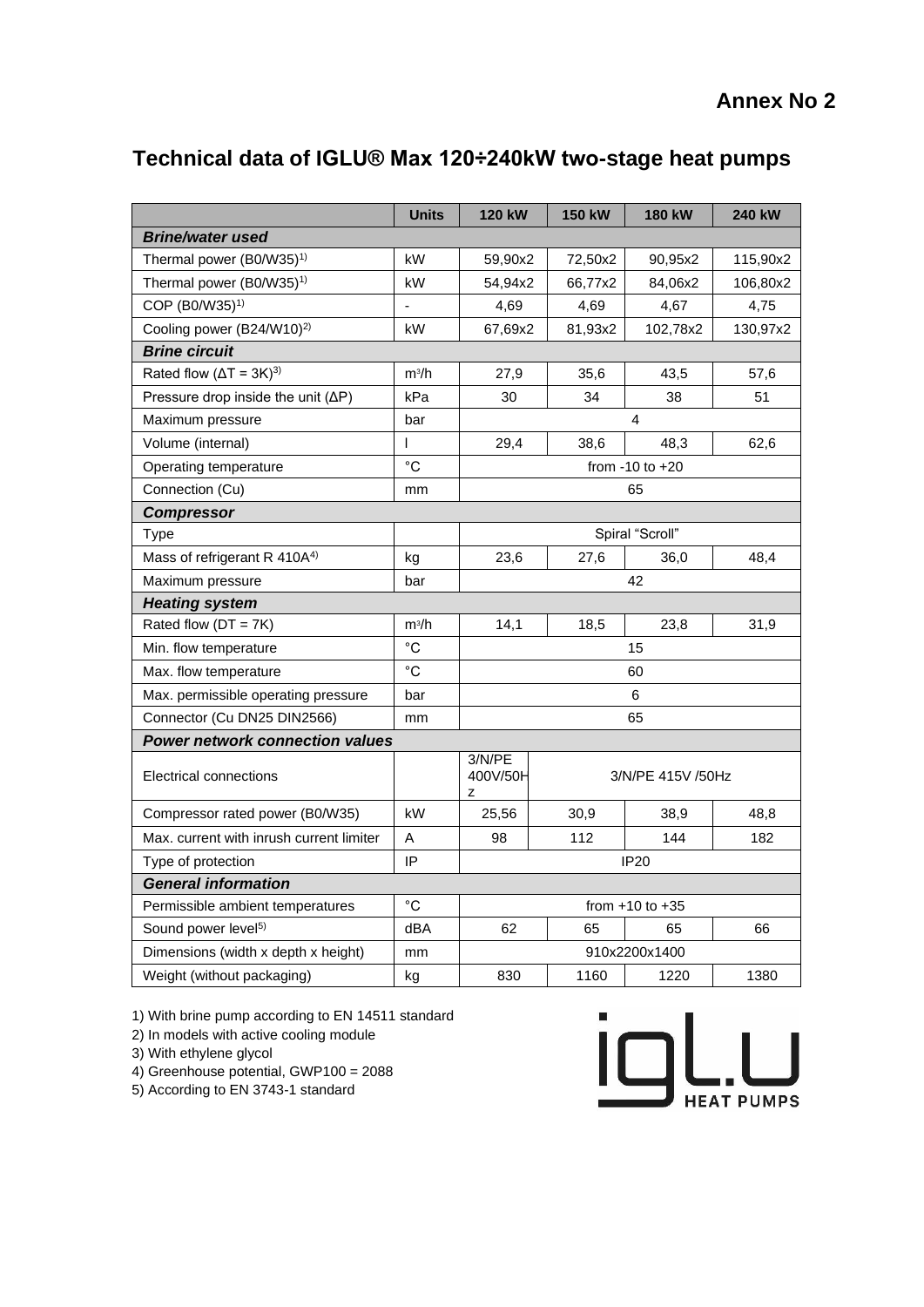# <span id="page-28-1"></span><span id="page-28-0"></span>**Dimensions of IGLU® Max 24, IGLU® Max 36 and IGLU® Max 45 heat pumps and connection nozzles**



Where:

- A incoming glycol connection nozzle;
- B outgoing glycol connection nozzle;
- C supply heating water connection nozzle;
- C return heating water connection nozzle;
- E CAN data bus between heat pumps;
- F internal circuit pump control cable opening;
- G outdoor circuit pump control cable opening;
- H heat pump power cable opening.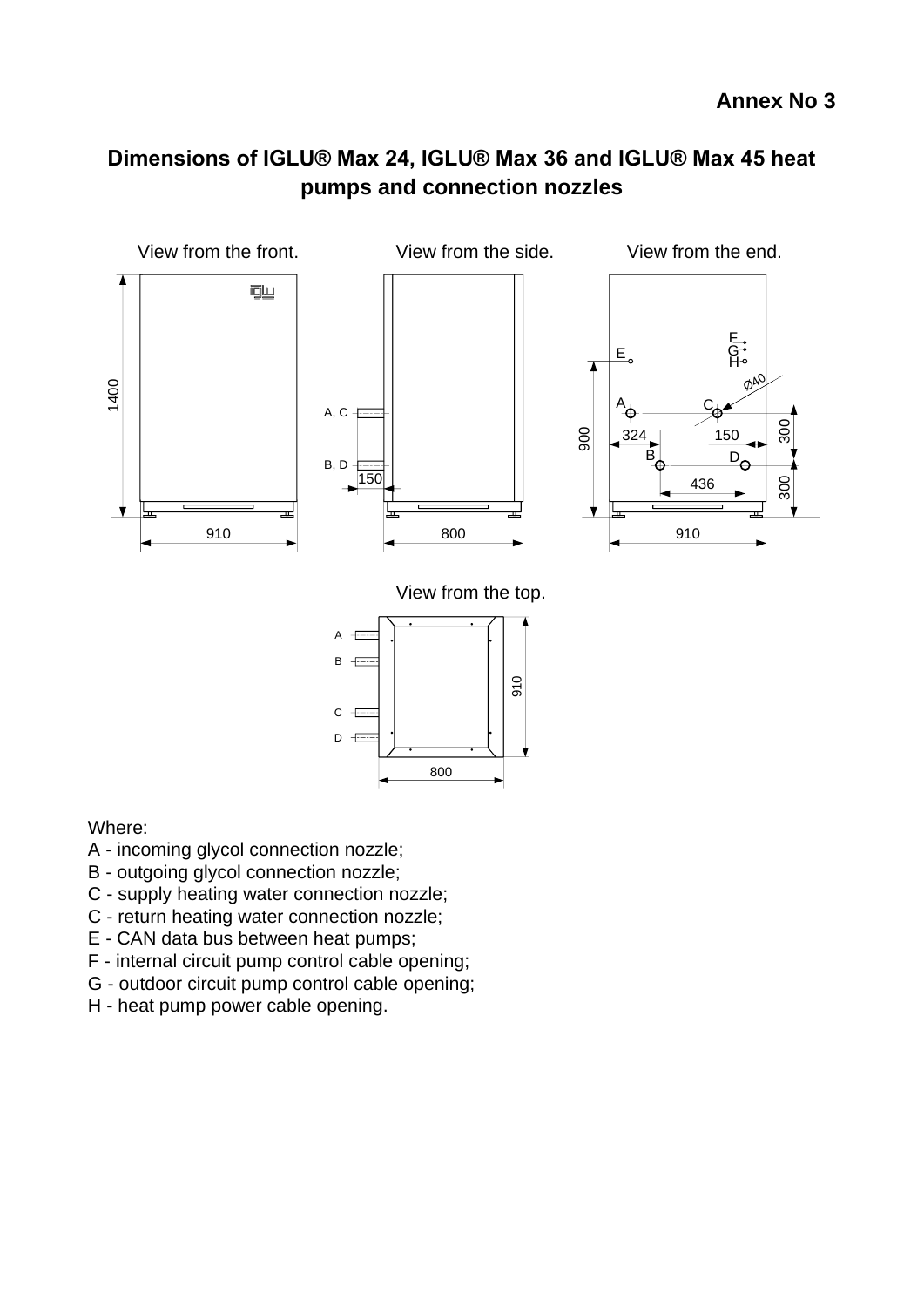# <span id="page-29-0"></span>**Design dimensions for installation of heat pumps IGLU® Max 24, IGLU® Max 36 and IGLU® Max 45 from the front**



# <span id="page-29-1"></span>**Design dimensions for installation of heat pumps IGLU® Max 24, IGLU® Max 36 and IGLU® Max 45 from the top**

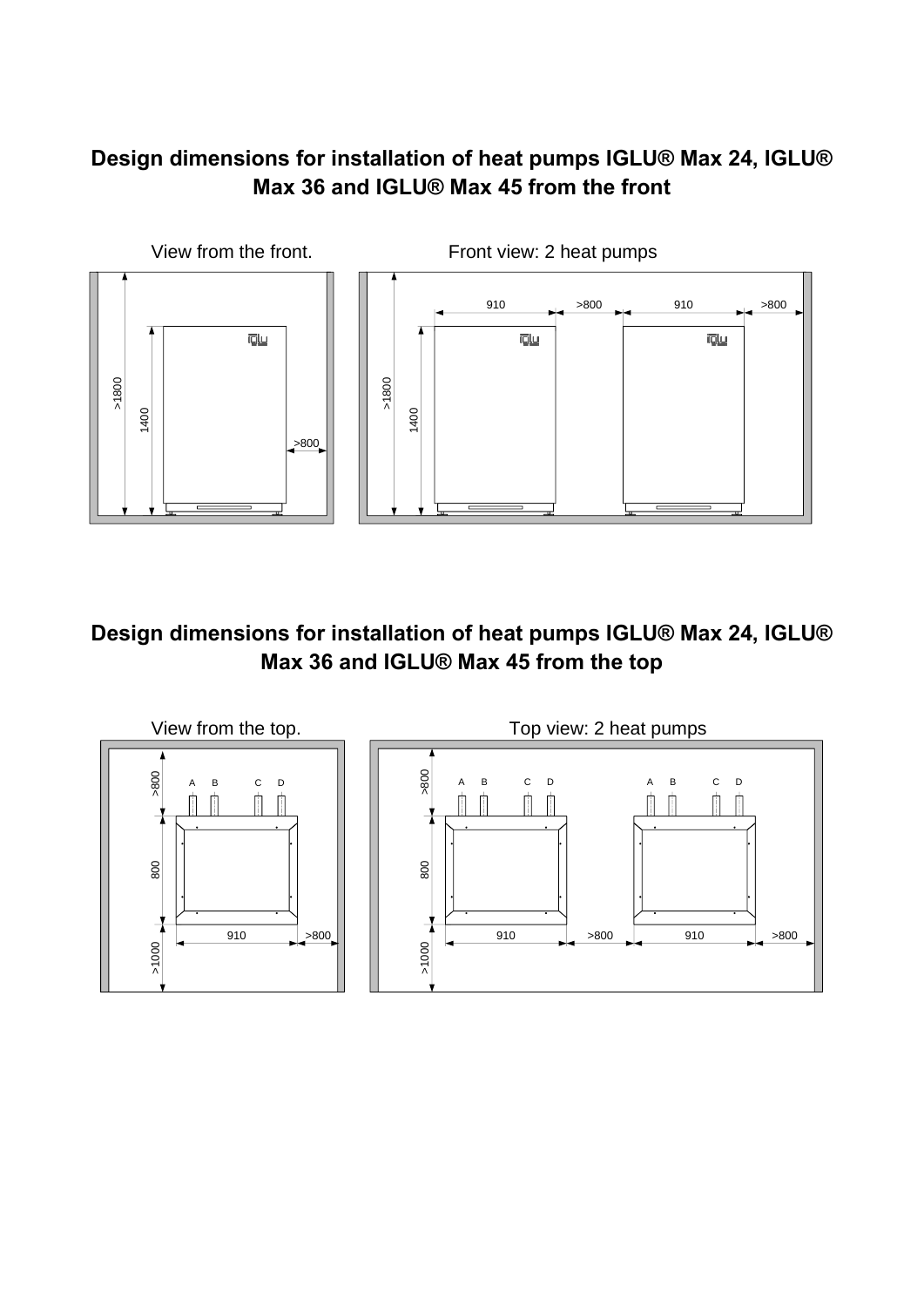# <span id="page-30-1"></span><span id="page-30-0"></span>**Dimensions of IGLU® Max 70 and IGLU® Max 90 heat pumps and connection nozzles**



Where:

- A incoming glycol connection nozzle;
- B outgoing glycol connection nozzle;
- C supply heating water connection nozzle;
- C return heating water connection nozzle;
- E CAN data bus between heat pumps;
- F internal circuit pump control cable opening;
- G outdoor circuit pump control cable opening;
- H heat pump power cable opening.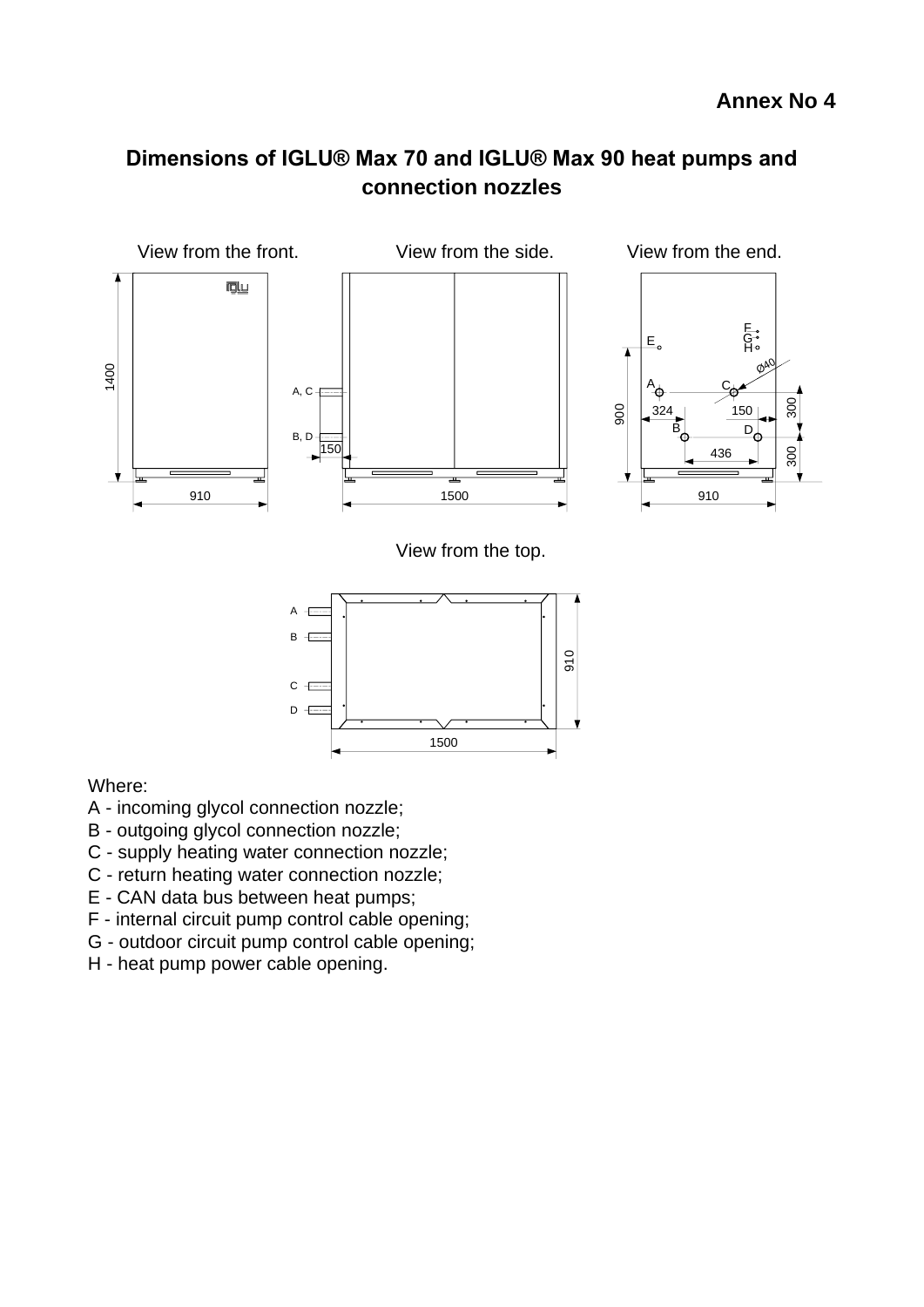# <span id="page-31-0"></span>**Design dimensions for installation of heat pumps IGLU® Max 70 and IGLU® Max 90 from the front**



# <span id="page-31-1"></span>**Design dimensions for installation of heat pumps IGLU® Max 70 and IGLU® Max 90 from the top**

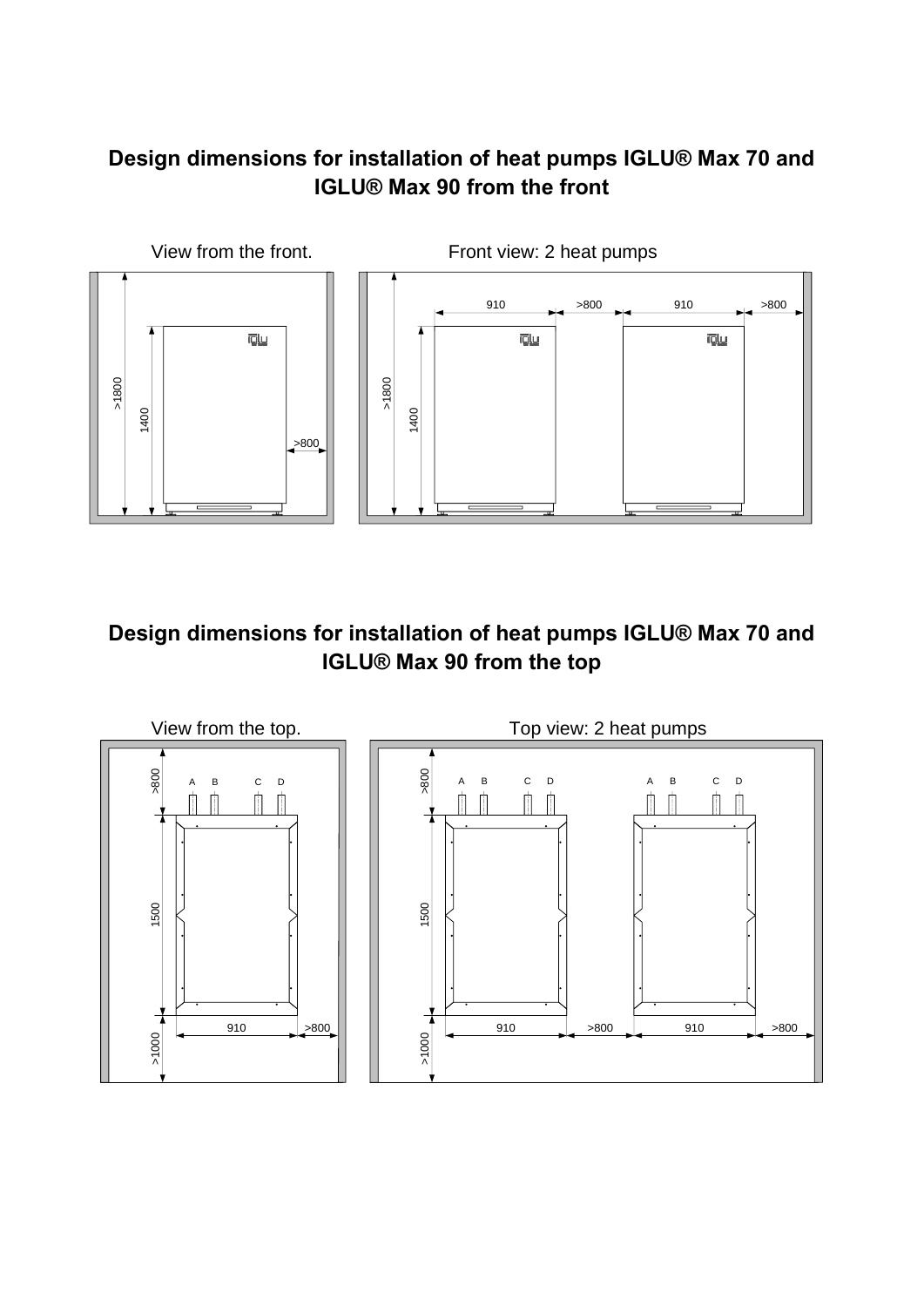# <span id="page-32-1"></span><span id="page-32-0"></span>**Dimensions of IGLU® Max 120, IGLU® Max 150, IGLU® Max 180 and IGLU® Max 240 heat pumps and connection nozzles**



Where:

- A incoming glycol connection nozzle;
- B outgoing glycol connection nozzle;
- C supply heating water connection nozzle;
- C return heating water connection nozzle;
- E CAN data bus between heat pumps;
- F internal circuit pump control cable opening;
- G outdoor circuit pump control cable opening;
- H heat pump power cable opening.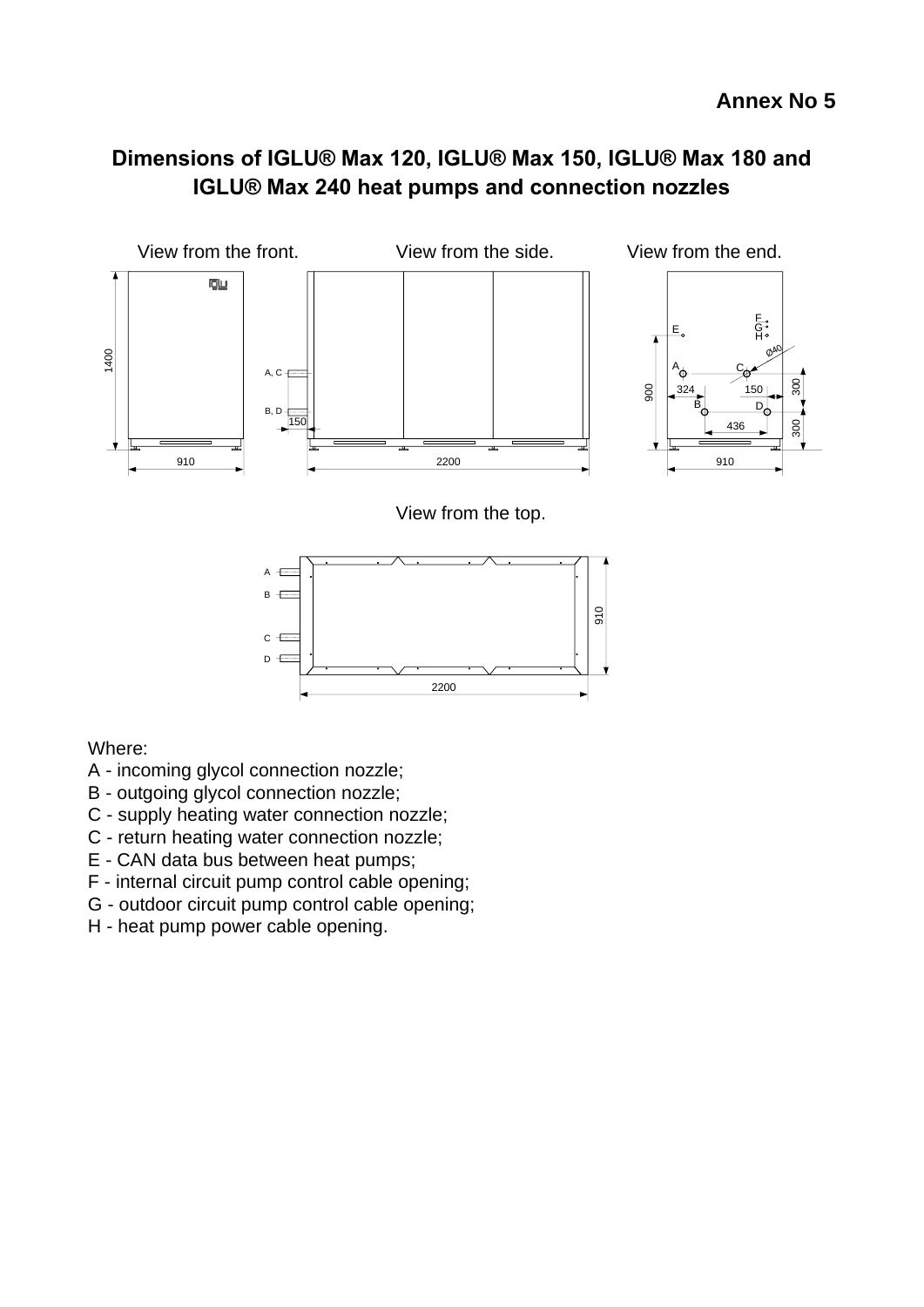# <span id="page-33-0"></span>**Design dimensions for installation of heat pumps IGLU® Max 120, IGLU® Max 150, IGLU® Max 180 and IGLU® Max 240 from the front**



<span id="page-33-1"></span>**Design dimensions for installation of heat pumps IGLU® Max 120, IGLU® Max 150, IGLU® Max 180 and IGLU® Max 240 from the top**